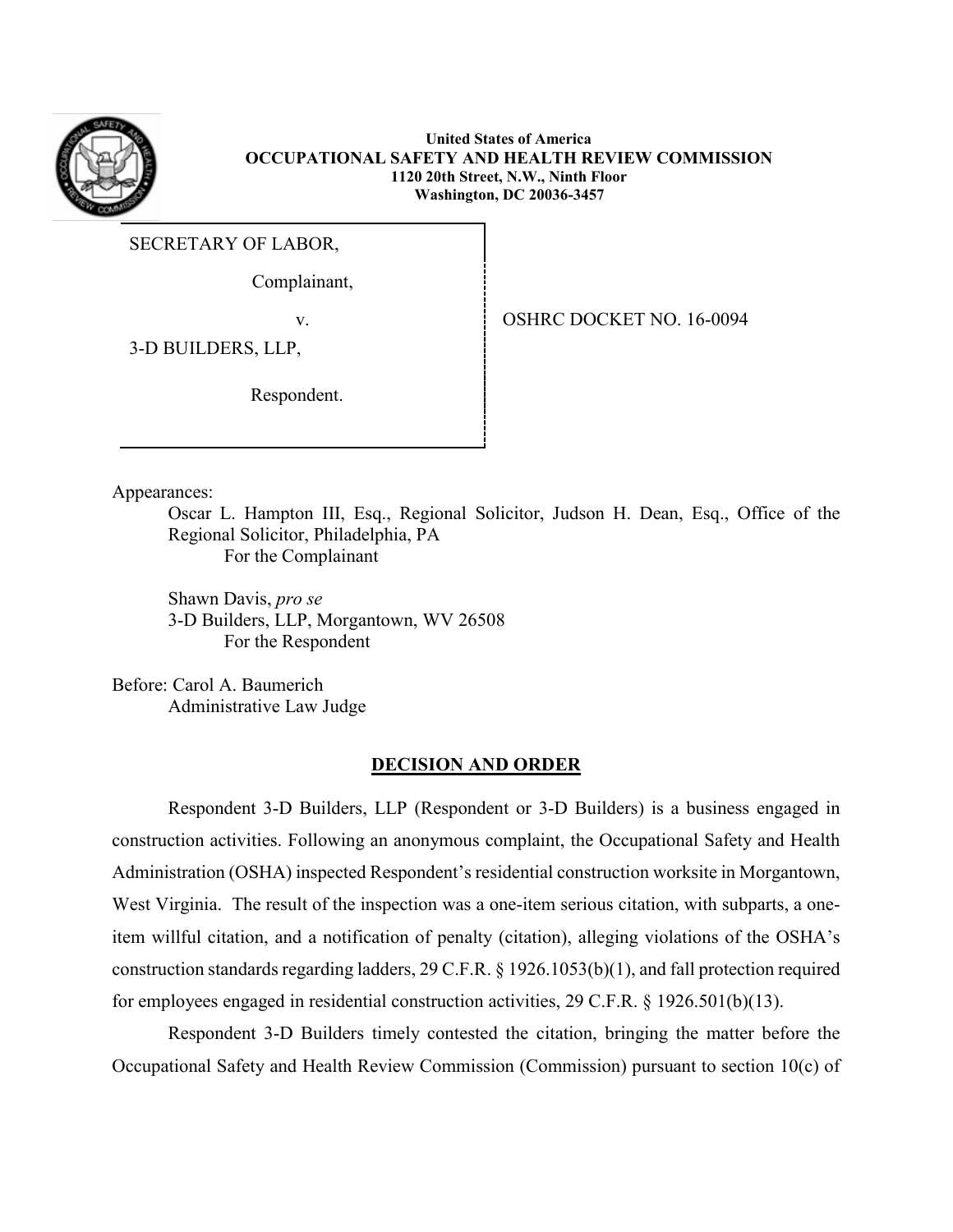the Occupational Safety and Health Act of 1970, 29 U.S.C.  $\S$  659(c) (the Act). A hearing<sup>1</sup> was held in Pittsburgh, PA on January 25, 2017.<sup>2</sup> The Secretary was represented by counsel at the hearing. No Respondent representative attended or participated in the hearing. (Tr. 4-6). The Secretary filed a post-hearing brief. Respondent did not file a post-hearing brief.

For the following reasons, the serious citation 1, item  $1(a)^3$  and willful citation 2, item 1 are affirmed and a total penalty of \$16,000 is assessed.

# *BACKGROUND*

 $\overline{a}$ 

#### *The OSHA Inspection.*

On Wednesday, November 18, 2015, the OSHA Charleston, West Virginia, Area Office received an anonymous complaint about possible hazardous conditions at a worksite in Morgantown, West Virginia. OSHA Compliance Safety and Health Officer (CO) Anthony Milam was assigned to travel to the worksite and conduct an inspection. The CO arrived at the worksite, located at 709 McKinley Avenue, Morgantown, West Virginia, around 12:00 p.m. (noon). Upon arrival, before leaving his vehicle, the CO took several photographs of the construction worksite, a two-story house, and the two workers located on the front porch roof. The residential construction job in progress was the removal of an old shingle roof and installation of a new roof, on the porch and main house. (Tr. 22-23, 25-33, 46-48, 61-62, 75-76; Exs. C-2, C-3, C-4, C-5).

After parking his vehicle, the CO approached a man standing on the worksite grounds. The CO presented his credentials and explained that OSHA had received a complaint regarding possible hazards at the worksite. The man identified himself as Shawn Davis, the company owner.<sup>4</sup> Mr. Davis said the company's name was 3-D Builders. A copy of the complaint OSHA received was provided to Mr. Davis. The CO took additional photographs, including a photo of two workers on the house back roof. (Tr. 34-38, 40-41; Exs. C-1, C-6, C-7, C-8).

 $<sup>1</sup>$  The transcript is amended to reflect the corrections listed on the attached errata sheet.</sup>

<sup>&</sup>lt;sup>2</sup> Several prehearing Notices and Orders, issued in this proceeding, were received in evidence as hearing exhibits. In this decision, they are designated Ex. ALJ-1 though Ex. ALJ-7(a). (Tr. 7-9).

 $3$  At the hearing, the Secretary withdrew serious citation 1, item 1(b), alleging a violation of 29 C.F.R. § 1926.1060(a), training requirements for employees using ladders. (Tr. 61). Accordingly, serious citation 1, item 1(b) is vacated.

<sup>4</sup> Shawn Davis is identified in the decision as Mr. Davis, Respondent owner, 3-D Builders' owner, or Respondent's representative.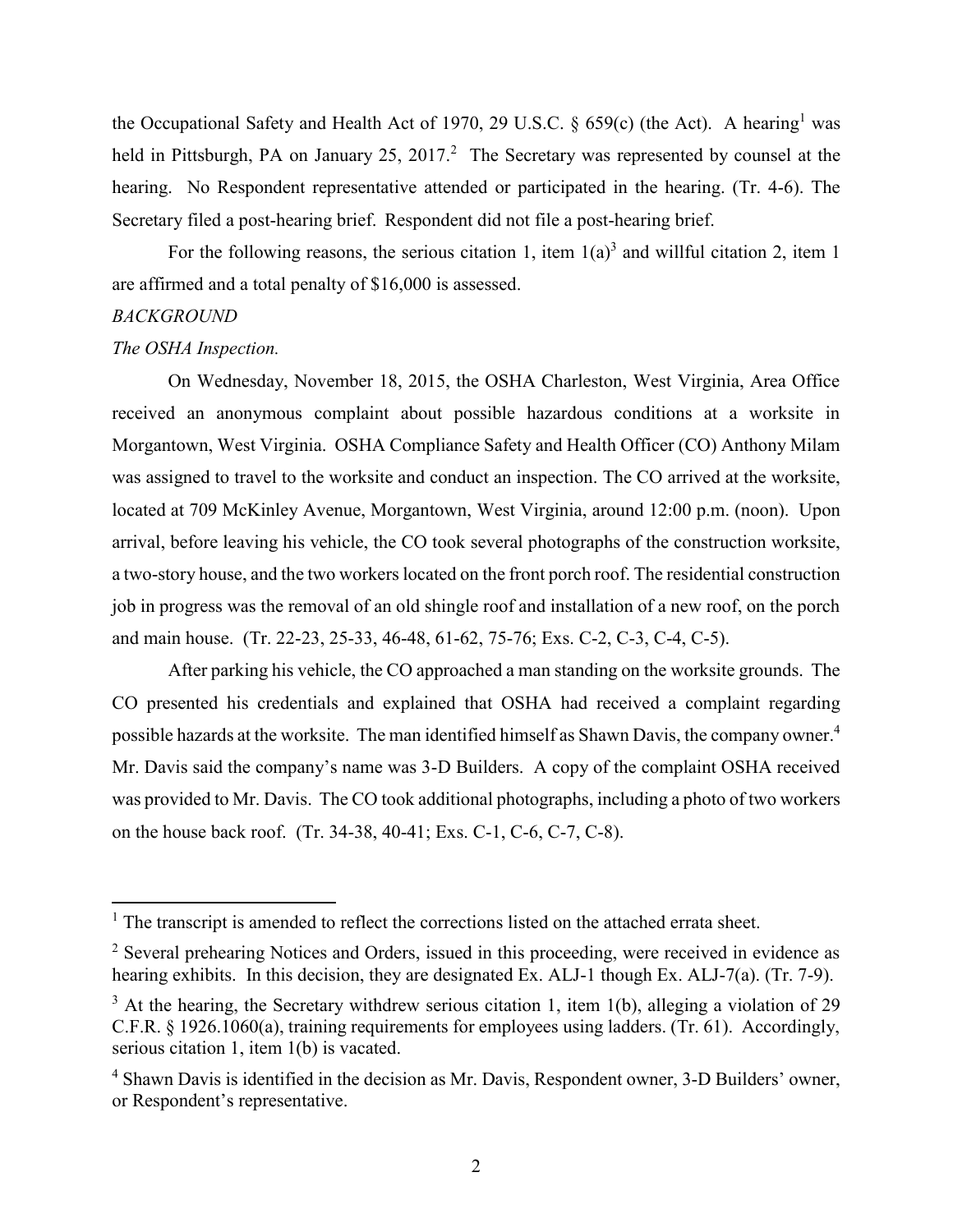The CO asked Mr. Davis to have his employees come down off the roof, so he could speak with them. At approximately  $12:45 - 1:00$  p.m., the CO observed three workers use the ladder, located at the right front corner of the house, to come down from the roof.<sup>5</sup> (Tr. 34-35, 65, 79-80). Two of the workers who came down from the roof were the workers the CO had photographed on the back roof. (Tr. 41). The CO briefly spoke to the three workers: Jacob Davis, Timothy Dalton, and Casey Barnett. (Tr. 38-39).

The CO interviewed 3-D Builders' owner while they stood on the residence driveway. During the interview, the CO recorded the information Mr. Davis provided on a witness statement form. 6

During the interview Mr. Davis stated that the job began on Monday. The job involved removing the shingle roof from the residence. They worked Monday, all day Tuesday, and that day, Wednesday, beginning at 7:00 a.m. They finished the main roof on Tuesday. Respondent owner Davis estimated that the "porch roof is about 3/12 and the main roof is about 10/12."<sup>7</sup> Mr. Davis said the "porch roof is 11-13 feet high and the main roof is about 20-22 feet high." Mr. Davis told the CO that 3-D Builders was subbing for Lynn Wood Company; and that Mr. Lynn Wood didn't say anything about fall protection. Mr. Davis said he had never been inspected by OSHA. Mr. Davis said that he knows that fall protection is required for any work over six feet. He stated that they were not wearing fall protection on this worksite. Mr. Davis confirmed that the only way to access the roof was to use the extension ladder, which was located at the right front corner of the house. (Tr. 39, 44-45, 48, 57, 65, 78-79; Ex. C-1).

 $<sup>5</sup>$  The Secretary contends that the evidence supports a finding that on the day of the inspection,</sup> Respondent's owner Mr. Davis also worked on the roof. And further, that the evidence discloses that there were four 3-D Builders workers on the inspected worksite, including Mr. Davis, exposed to the hazards alleged. (Sec'y Br. at 2-3). I agree. Photographs taken during the inspection, within a short time-frame, disclose four workers on the roof. (Tr. 80).

<sup>6</sup> Great weight is given to the admissions recorded in Mr. Davis' signed OSHA interview statement. *See* Fed.R.Evid. 801(d)(2)(D). While interviewing Mr. Davis at the inspection worksite, the CO recorded his statements contemporaneously. Mr. Davis reviewed, signed, and dated the statement. (Tr. 41-44, 79; Ex. C-1). The accuracy of the statement is unrebutted.

 $<sup>7</sup>$  The CO testified that Mr. Davis' statement that the "porch roof is about 3/12 and the main roof</sup> is about 10/12," was an estimate of the roof slope. In comparison, a 12/12 sloped roof would be almost vertical, a 1/12 sloped roof would be flat. On this residential worksite, the main roof of the house had a steeper slope. (Tr. 45-46; Ex. C-4). The slope of the back roof, where employees were photographed using the scraper, was approximately 3/12. (Tr. 67).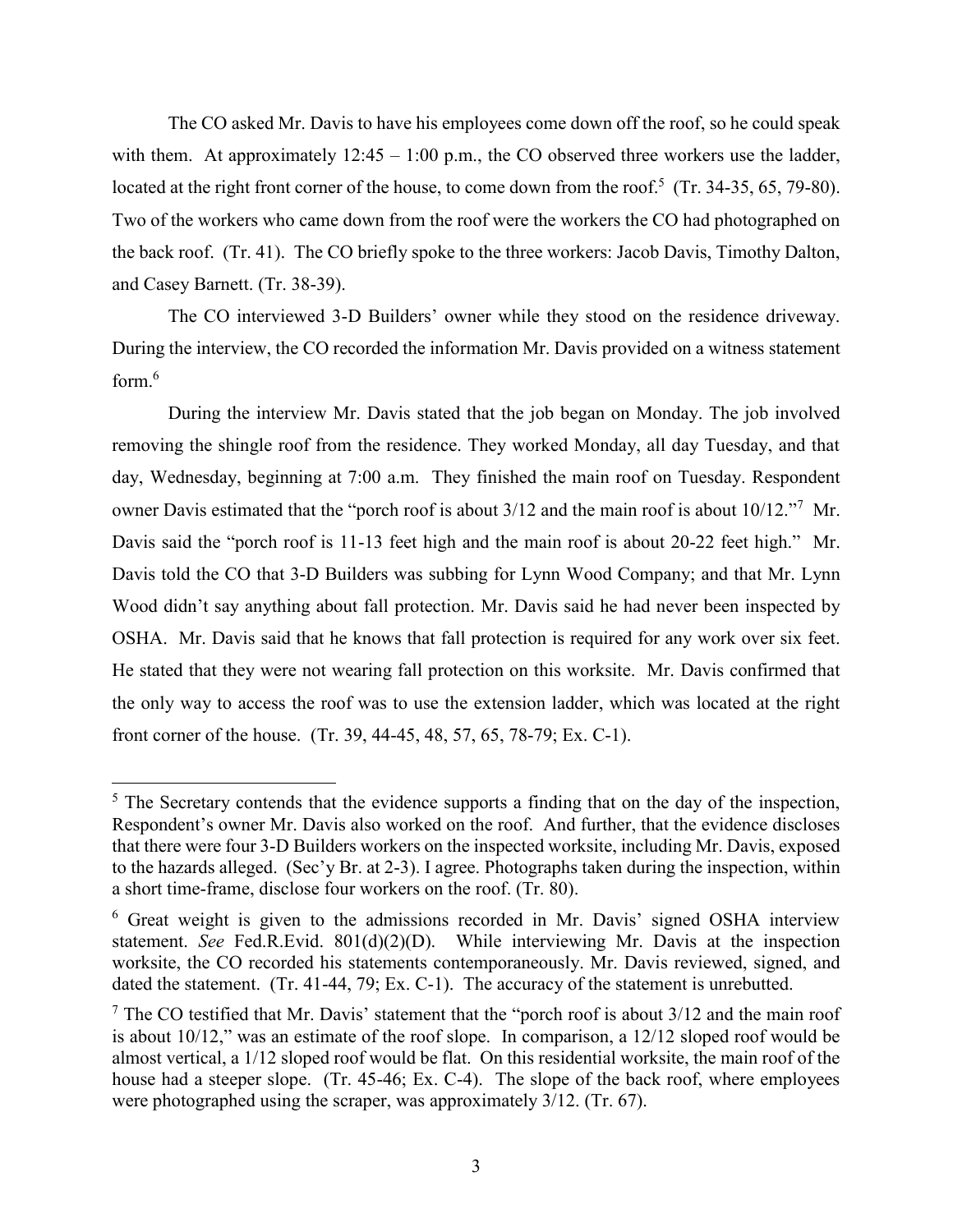During the inspection, the CO measured the height of the porch roof to the ground to be approximately ten feet high. He measured the height of the main roof, from the roof peak to the ground, to be approximately twenty to twenty-two (20 to 22) feet high. (Tr. 52-53, 63; Ex. C-4). *Prehearing Pleadings and Discovery*

The Secretary filed the complaint in this case, attaching as exhibits the citation and Respondent's January 5, 2016 notice of contest. Respondent's answer, filed on May 27, 2016, was a copy of Respondent's notice of contest, with several attached exhibits. As instructed by the undersigned judge, Respondent's representative Mr. Davis filed a more specific answer on July 12, 2016. <sup>8</sup>

Respondent's notice of contest generally contests the violations alleged in the citation and the penalties proposed. Respondent's notice of contest and answers specifically contend that 3-D Builders is not an LLP, rather it is a general partnership with no employees.<sup>9</sup> (Tr. 13). In Respondent's more specific answer, Mr. Davis added that 3-D Builders Partnership was a subcontractor of Lynn Wood Company of Morgantown, on this worksite.<sup>10</sup>

<sup>&</sup>lt;sup>8</sup> Respondent's notice of contest, answer, and more specific answer are set forth in the October 26, 2016 Order granting the Secretary's Motion to Compel discovery responses (Order compelling discovery). (Ex. ALJ-5). The Order compelling discovery, at pages  $2 - 4$ , describes the exhibits attached to Respondent's answer.

The exhibits attached to Respondent's answer are a part of the answer for all purposes. *See*  Commission Rule 30(d); 29 C.F.R. § 2200.30(d). While a part of the Respondent's answer, setting forth Respondent's defenses, these exhibits have not been considered in this decision. These pleading exhibits are accorded no weight. As stated in the Order compelling discovery, at page 4, many questions are raised by Respondent's notice of contest, answers, and attached exhibits. (Ex. ALJ-5). As Respondent did not comply with the Order compelling discovery, the questions raised remain unanswered.

<sup>&</sup>lt;sup>9</sup> Respondent contends in its notice of contest and answers that Shawn Davis, Jacob Davis, Timothy Dalton, and Casey Barnett have a written partnership agreement, they are registered through the State of West Virginia as a general partnership, they are exempt from workers' compensation because they are a partnership with no employees, and they file a general partnership tax return. In Respondent's more specific answer, Mr. Davis reiterated Respondent's contention that 3-D Builders Partnership is not an LLP. Respondent contends that OSHA has no regulations on a partnership. Respondent contends that every 3-D Builders partner is self-employed and that 3-D Builders has no employees.

<sup>10</sup> *See* Order compelling discovery. (Ex. ALJ-5).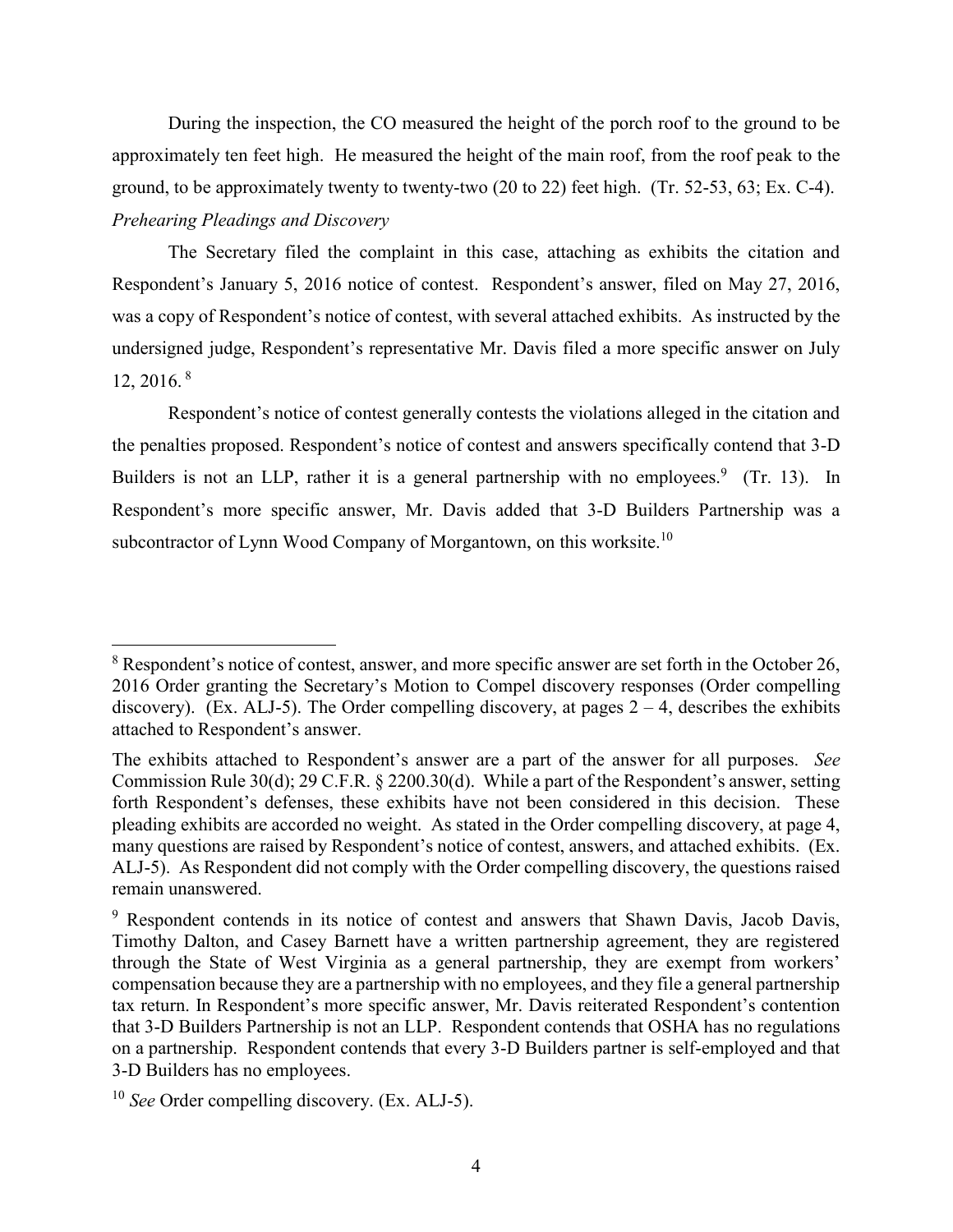Throughout this proceeding, Respondent owner Mr. Davis has self-represented Respondent.<sup>11</sup> During prehearing conference calls and in prehearing Notices and Orders, Mr. Davis was reminded that, as Respondent's representative, he must comply with all requirements relating to these proceedings, including participating in telephone conference calls, filing and serving appropriate papers, and timely responding to discovery requests. The importance of active participation in the prehearing discovery process, including the importance of timely serving and responding to discovery requests, was emphasized. Mr. Davis was advised that if Respondent did not respond to the Secretary's discovery requests by either answering each request, providing the document(s) requested, or stating an objection to each request or document, the Commission Rules provide that discovery sanctions may be ordered. Mr. Davis was firmly cautioned that Respondent's failure to cooperate in the prehearing discovery process may result in Respondent being sanctioned.  $^{12}$  (Tr. 13-14).

In August 2016, counsel for the Secretary served two discovery requests on Respondent: Complainant's first set of Requests for Admissions and Complainant's first set of Requests for Production of Documents. Respondent answered the requests with handwritten discovery responses that were summary, incomplete, and without affirmation. Respondent provided no documents in response to the Secretary's request for documents.<sup>13</sup> Following receipt of

<sup>&</sup>lt;sup>11</sup> See July 29, 2016 Notice of Hearing, Scheduling Order and Special Notices (Ex. ALJ-1) (Tr. 12-13). During prehearing conference calls and in prehearing Notices and Orders, Mr. Davis was advised that the Commission Rules provide that in proceedings before the Commission any party may appear in person (self-represented), through an attorney, or through another representative who is not an attorney. *See* Commission Rule 22; 29 C.F.R. § 2200.22. (Tr. 14).

<sup>&</sup>lt;sup>12</sup> *See* July 29, 2016 Notice of Hearing, Scheduling Order and Special Notices (Ex. ALJ-1); September 22, 2016 Order (Ex. ALJ-2); October 26, 2016 Order compelling discovery (Ex. ALJ-5); November 14, 2016 Notice of Rescheduled Hearing, and Notice of Prehearing Conference Calls, and Revised Scheduling Order (Ex. ALJ-4); and November 17, 2016 Notice of Rescheduled Hearing and Order (Ex. ALJ-3).

 $<sup>13</sup>$  Respondent's handwritten responses to the Secretary's Requests for Admissions were without</sup> affirmation and incomplete. Respondent's handwritten, summary, responses to the Secretary's Requests for the Production of Documents were also incomplete. Respondent provided no documents in response to the Secretary's discovery request. Respondent referenced the documents Respondent attached to its answer. Respondent did not state a legal objection to providing the documents requested. Respondent specifically stated its refusal to provide certain documents, including bank account statements, complete federal and state tax returns, and documents regarding vehicle ownership. *See* Order compelling discovery, pp. 6-12 (Ex. ALJ-5). (Tr. 16-17).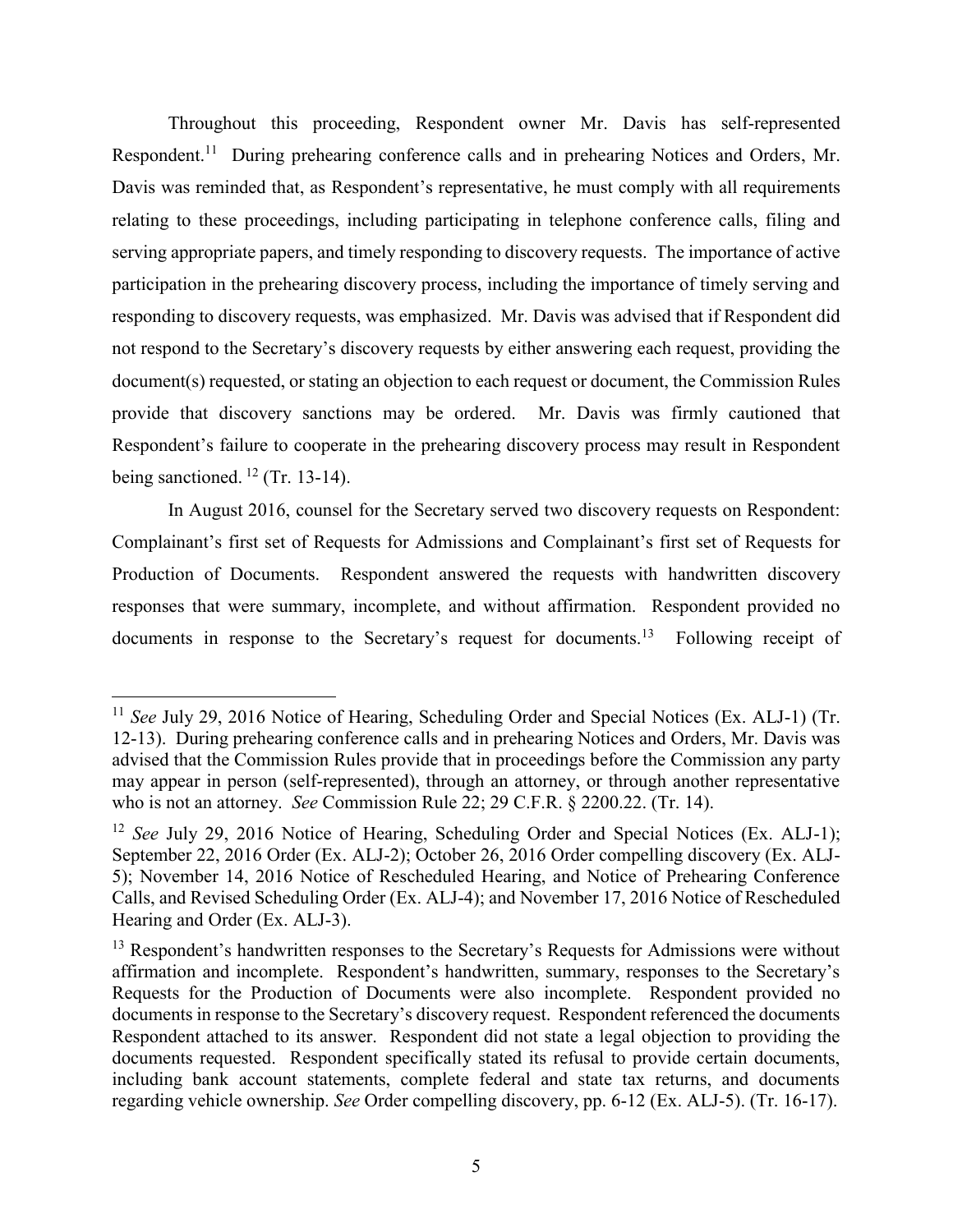Respondent's incomplete discovery responses, counsel for the Secretary filed a Motion to Compel. (Tr. 14-15).

On October 26, 2016, an Order issued granting the Secretary's Motion to Compel (Order compelling discovery). (Ex. ALJ-5). Respondent was directed to provide the responsive documents requested by the Secretary and supplement Respondent's answers and responses to the Secretary's discovery requests. The actions Mr. Davis needed to take, as Respondent's representative, to comply with the Order compelling discovery, were outlined in specific detail.

A conference call was held on November 16, 2016, during which the actions Respondent needed to take to comply with the Order compelling discovery were explained to Mr. Davis. Respondent was granted an extension of time to provide the discovery documents and responses to counsel for the Secretary as ordered. During the call, the parties agreed to the rescheduled January 2017 hearing dates.  $14$  (Tr. 15).

Thereafter, Respondent failed to comply with the Order compelling discovery. Respondent did not provide the supplemental discovery responses as ordered. Respondent did not provide the requested discovery documents as ordered.<sup>15</sup> (Tr. 15).

# *Discovery Sanctions Motion and Order to Show Cause*

Pursuant to Commission Rule 52(f), on December 1, 2016, the Secretary filed a Motion requesting discovery sanctions as Respondent failed to comply with the Order compelling discovery (Motion for sanctions). The Secretary's Motion requested narrowly tailored sanctions directed to Respondent's failure to comply. Respondent did not file a written response to the Secretary's Motion.

An Order to show cause issued, directing Respondent to file a written Response to the Secretary's Motion for sanctions, on or before January 6, 2017.<sup>16</sup> Respondent did not file a written Response. (Tr. 10-11).

#### *Discovery Sanctions Discussion*

 $\overline{a}$ 

Well established Commission policy is to decide cases based on their merits, rather than on procedural flaws. The Commission consistently has held that dismissal of a party's case is too

<sup>&</sup>lt;sup>14</sup> See November 17, 2016 Notice of Rescheduled Hearing and Order. (Ex. ALJ-3).

<sup>15</sup> *See* Order to show cause. (Ex. ALJ–5).

<sup>16</sup> *See* December 19, 2016 Order to show cause. (Exs. ALJ-5, 5(a)).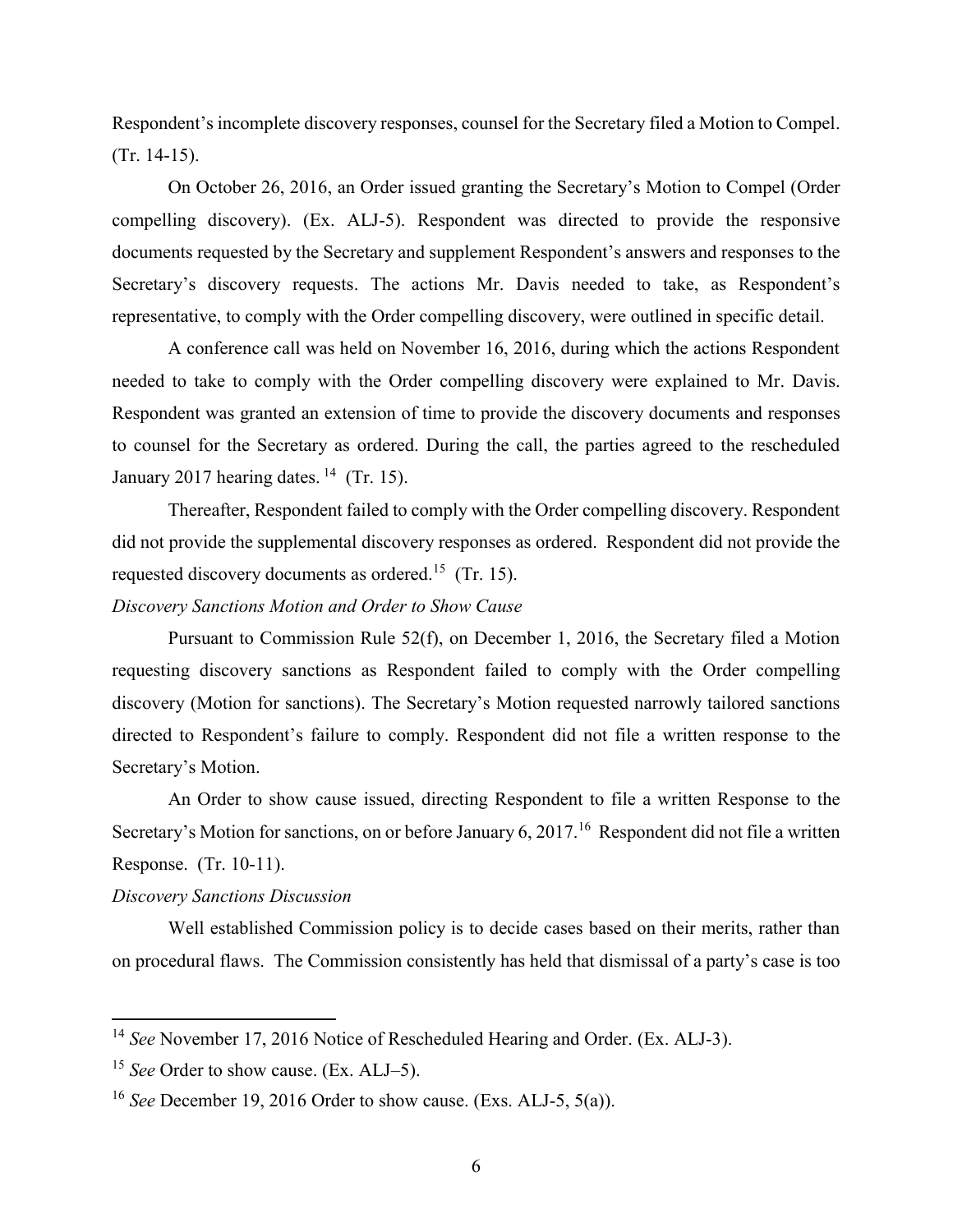harsh a sanction for failure to comply with certain prehearing orders, absent evidence of prejudice to the opposing party, contumacious conduct by the noncomplying party, and/or a pattern of disregard for Commission Rules by the noncompliant party. *See Stone & Webster Constr.*, Inc., 23 BNA OSHC 1939, 1943-44 (No. 10-0130, 2012)(consolidated); *Sealtite Corp*., 15 BNA OSHC 1130, 1133 (No. 88-1431, 1991); *Duquesne Light Co*., 8 BNA OSHC 1218, 1222-23 (No. 78- 5034, 1980)(consolidated).

The Commission Rules provide for prehearing discovery by the parties, including requests for document production and requests for admissions. *See* Commission Rules 52, 53 and 54; 29 C.F.R. §§ 2200.52, 2200.53, 2200.54. Cooperation by the parties during the prehearing discovery process is anticipated. Commission Rule 52(f) provides for the imposition of sanctions when a party refuses or obstructs discovery.<sup>17</sup>

A Commission hearing judge may impose any sanction stated in Fed.R.Civ.P. 37 for failing to comply with a discovery order; however, the sanction imposed must not be "too harsh under the circumstances of the case." *St. Lawrence Food Corp*., 21 BNA OSHC 1467, 1472 (No. 04-1734, 2006)(consolidated).

The Commission has held that the "extreme sanction" of the "exclusion of critical evidence" to a party's case, may be appropriate where a party has "willfully deceived" the

- (1) An order that designated facts shall be taken to be established for purposes of the case in accordance with the claim of the party obtaining that order;
- (2) An order refusing to permit the disobedient party to support or to oppose designated claims or defenses, or prohibiting it from introducing designated matters in evidence;
- (3) An order striking out pleadings or parts thereof, or staying further proceedings until the order is obeyed; and
- (4) An order dismissing the action or proceeding or any part thereof, or rendering a judgment by default against the disobedient party.

<sup>&</sup>lt;sup>17</sup> Commission Rule 52(f), 29 C.F.R. § 2200.52(f), states:

*Failure to cooperate; Sanctions*. A party may apply for an order compelling discovery when another party refuses or obstructs discovery. For purposes of this paragraph, an evasive or incomplete answer is to be treated as a failure to answer. If a Judge enters an order compelling discovery and there is a failure to comply with that order, the Judge may make such orders with regard to the failure as are just. The orders may issue upon the initiative of a Judge, after affording an opportunity to show cause why the order should not be entered, or upon the motion of a party. The orders may include any sanction stated in Federal Rule of Civil Procedure 37, including the following: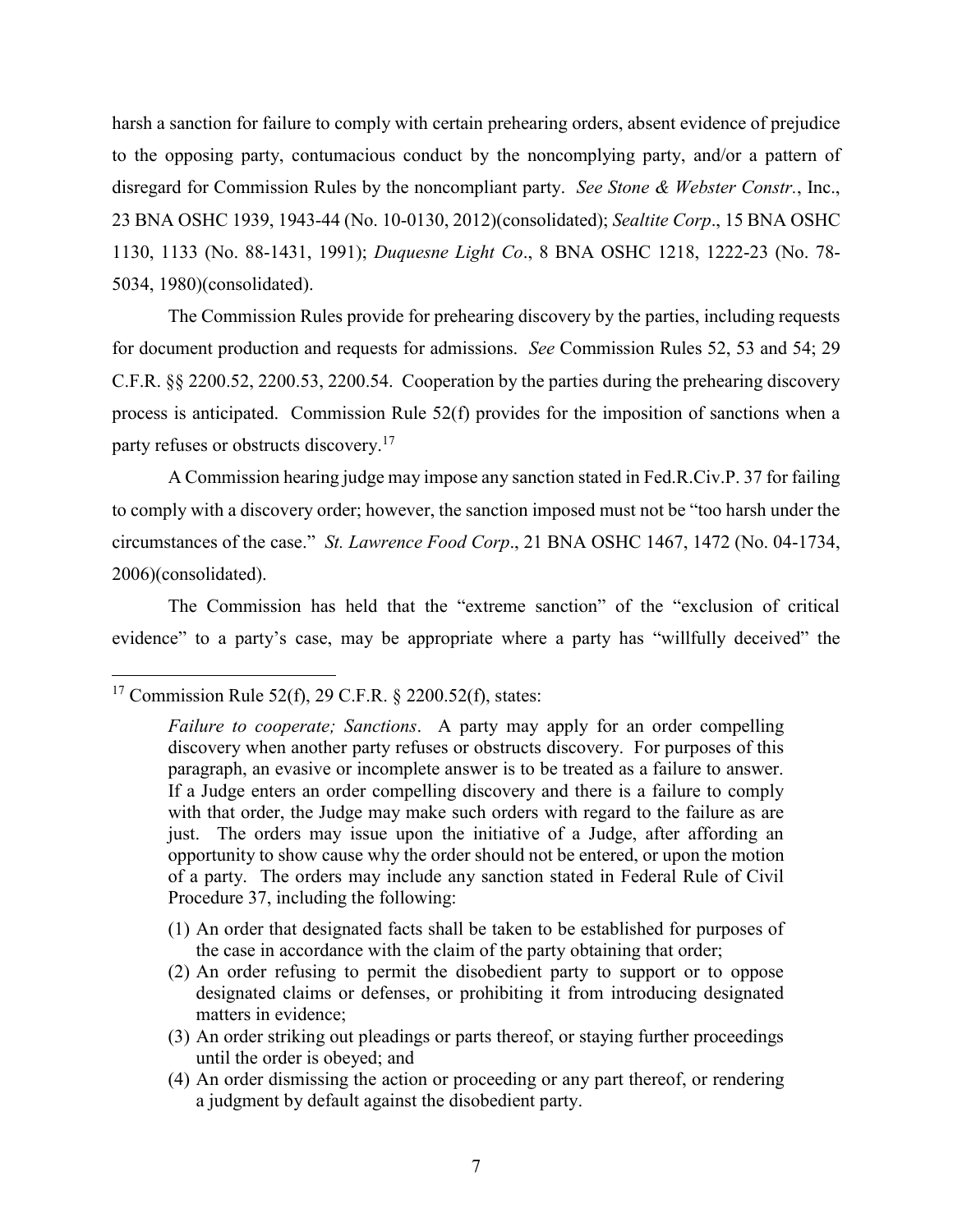Commission or "flagrantly disregarded" a Commission order. *Jersey Steel Erectors*, 16 BNA OSHC 1162, 1166 (No. 90-1307, 1993). *See Architectural Glass & Metal Co.*, 19 BNA OSHC 1546, 1547 (No. 00-0389, 2001). When reviewing a sanction order regarding the exclusion of evidence, the Commission considers whether the party against whom the evidence is being offered has been prejudiced in preparing or presenting its case by the conduct of the noncomplying party and whether the noncomplying party's conduct was contumacious. *Jersey Steel Erectors*, 16 BNA OSHC at 1166-67. *See also Duquesne Light Co.*, 8 BNA OSHC at 1222-23; *Sealtite Corp.,* 15 BNA OSHC at 1134 (A consistent pattern of failure to comply with Commission Rules and with judge's orders, delaying a proceeding, constitutes contumacious conduct.).

The Commission has an obligation to provide all parties to a case with an opportunity to for a "full, fair, and equal opportunity to be heard." *Choice Elec. Corp*., 14 BNA OSHC 1899, 1900-01 (No. 88-1393, 1990). The Commission recognizes that employers who participate in proceedings before the Commission self-represented, without an attorney, may require additional consideration as they may not be knowledgeable about the Commission's procedural requirements and legal procedures. *Id.*; *Sealtite Corp*., 15 BNA OSHC at 1133-34.

The Commission hearing judge has broad discretion to decide whether sanctions should be ordered. *See Architectural Glass & Metal Co.*, 19 BNA OSHC at 1547 *Jersey Steel Erectors*, 16 BNA OSHC at 1165; *Sealtite Corp.,* 15 BNA OSHC at 1134; *Duquesne Light Co.,* 8 BNA OSHC at 1222.

The Commission Rules and Federal Rules of Civil Procedure provide an opportunity for all parties to engage in prehearing discovery. Prehearing discovery enables the parties to a proceeding to gather the information and evidence on which the Secretary's citations and Respondent's defenses are based. With the information received in discovery each party's understanding of the case increases, enabling each party to evaluate the relative strengths and challenges of their case and of their opponent's case. In many cases, this increased understanding facilitates settlements. Unfortunately, in this case, the opportunity for prehearing discovery to increase the Secretary's understanding of Respondent's defenses was lost. Respondent failed to fully respond to the Secretary's discovery requests in a meaningful manner and Respondent refused to comply with the undersigned judge's Order compelling discovery.

In this case, I find Respondent's consistent pattern of failing to comply with the undersigned's Orders constitutes contumacious conduct. These Orders include the Order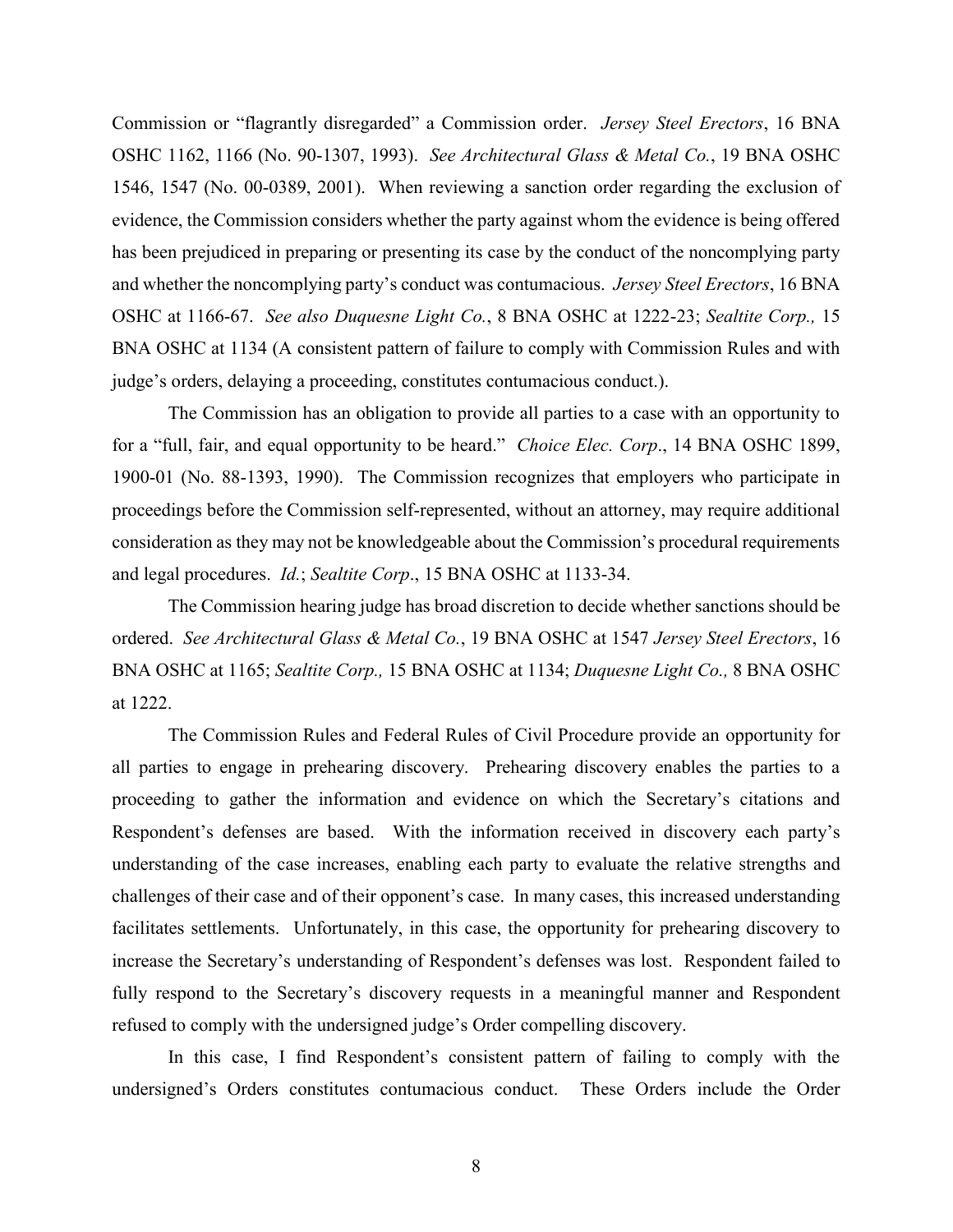compelling discovery, the Order to show cause, the Notice of Rescheduled Hearing and Order directing the parties to file a prehearing statement, participate in a prehearing conference call, and attend the scheduled hearing.<sup>18</sup> (Tr. 19-21).

A party is prejudiced if the opposing party's failure to fully respond to discovery requests impairs the requesting party's ability to determine the facts and merits of the opposing party's claims or defenses. I find that Respondent's conduct, in refusing to comply with the Order compelling discovery, prejudiced the Secretary in the preparation of the Secretary's case to address and rebut the defenses raised by Respondent.

Respondent contends that it is a partnership in which every partner is self-employed, that Respondent has no employees, and that OSHA has no regulations on a partnership.<sup>19</sup> These defenses are raised by Respondent in its notice of contest and answers. Therefore, an issue in this proceeding is the employment status of the individuals working with Respondent at the inspected worksite. As stated in the Order compelling discovery, several of the documents requested by the Secretary are relevant to the employment status of the individuals working with Respondent, including bank account statements, completed federal and state tax returns, documents regarding vehicle ownership, training programs, payroll records, and work hours, among others. Respondent refused to produce to the Secretary documents regarding the employment indicia of the individuals working with Respondent at the time of the OSHA inspection. (Tr. 16-17). Respondent has not articulated a legal basis for its refusal to produce the documents.<sup>20</sup>

 $18$  Respondent's representative Mr. Davis participated in prehearing conference calls on July 1, July 25, August 26, September 20, and November 16, 2016. During these calls, Mr. Davis' questions were answered. The importance of participation and cooperation with the prehearing discovery process was explained to Mr. Davis. Mr. Davis was advised that sanctions may be ordered, if Respondent did not comply with the Order compelling discovery. (Tr. 14).

Importantly, despite receiving courtesy reminders, no one from Respondent joined scheduled conference calls on November 8 and 10, 2016 and on January 13, 2017. If Respondent's representative Mr. Davis had unanswered questions regarding Commission procedures, the undersigned judge's Orders, or the upcoming hearing, his failure to participate in the scheduled conference calls were missed opportunities. (Tr. 20).

<sup>19</sup> *See* Note 9 above.

<sup>&</sup>lt;sup>20</sup> *See* Order to show cause, Order compelling discovery (Ex. ALJ 5, 5(a)).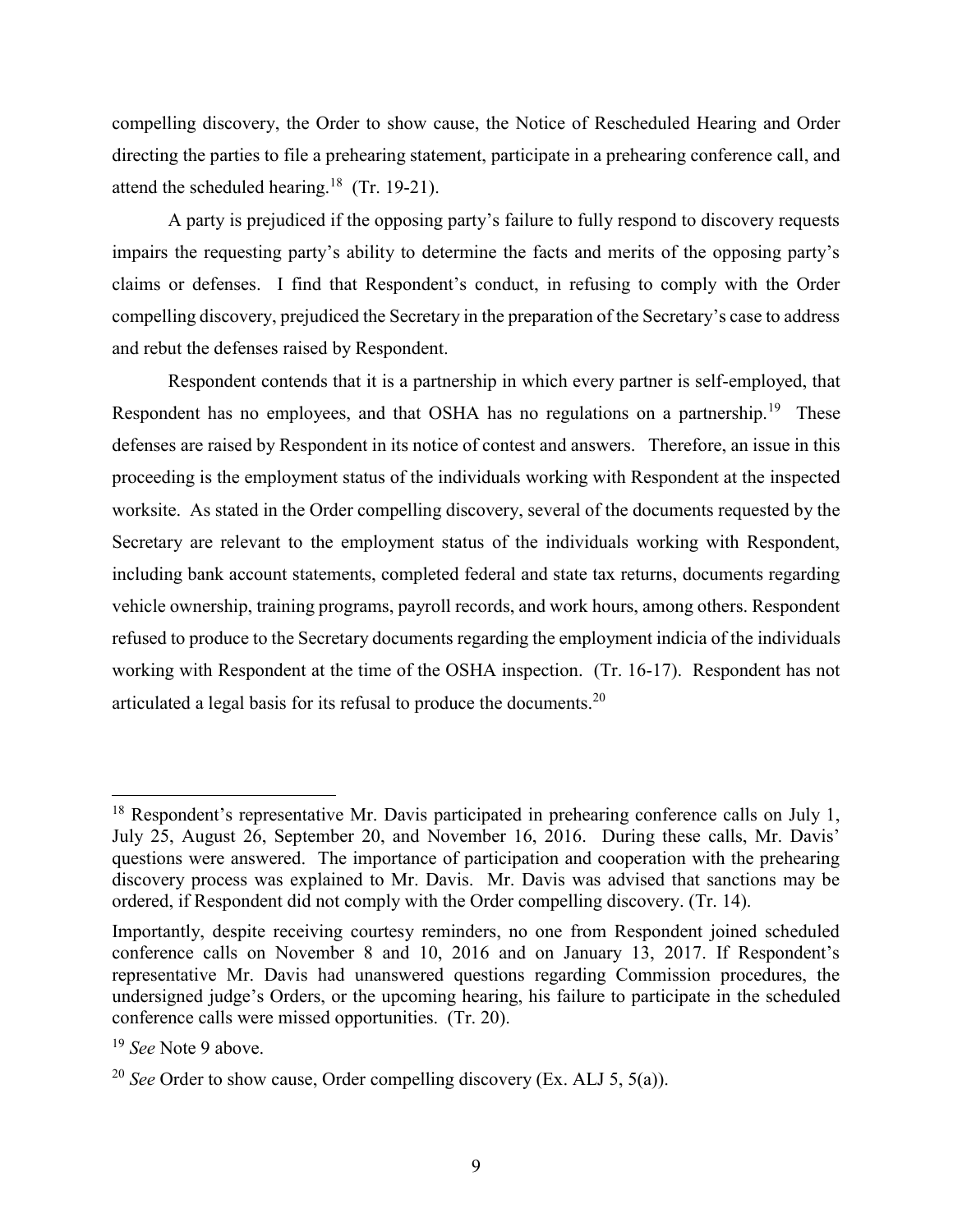Whether an individual is an employee is a case specific, fact-based analysis. All incidents of the employment relationship are considered. One employment factor alone is not decisive. *See Clackamas Gastroenterology Assocs., P.C. v. Wells*, 538 U.S. 440, 448-451 (2003). As the Supreme Court stated in *Clackamas*, "[t]he mere fact that a person has a particular title – such as partner . . . should not necessarily be used to determine whether he or she is an employee or a proprietor." *Id* at 450. *See generally, Nationwide Mut. Ins. Co. v. Darden*, 503 U.S. 318 (1992).

Respondent's refusal to comply with the Order compelling discovery, despite having been granted time extensions and second chances to comply, prejudiced the Secretary in the preparation of the Secretary's case. In this case, I find the narrowly tailored sanctions requested by the Secretary in the Motion for sanctions warranted and appropriate.

#### *Discovery Sanctions Order*

 $\overline{a}$ 

As stated on the record, at the beginning of the hearing, the Secretary's Motion for sanctions was granted as follows.

It is Ordered that the following designated facts shall be taken to be established for purposes of the case in accordance with the claims of the Secretary.

- a. First, as alleged in the complaint and in the citations issued in this case, that Respondent's workers at the worksite inspected by OSHA, 709 McKinley Avenue, Morgantown, WV 26506, on or about November 18, 2015, were "employees" of Respondent 3-D Builders, LLP, within the meaning of section 3(6) of the Act. "Employee" means an "employee of an employer who is employed in a business of his employer which affects commerce."
- b. Second, as alleged in the complaint and in the citations issued in this case, that Respondent 3-D Builders, LLP, is an "employer" within the meaning of section 3(5) of the Act. "Employer" means a "person engaged in a business affecting commerce<sup>21</sup> who has employees ...."

It is further Ordered, that Respondent not be permitted to dispute the facts designated above, in paragraphs (a) and (b), that the workers were employees of Respondent 3-D Builders and that Respondent 3-D Builders is an employer. It is Ordered that Respondent not be permitted to dispute these issues or present any evidence at the hearing, through witness testimony, documents, or exhibits, to dispute these designated facts.

<sup>&</sup>lt;sup>21</sup> Section 3(3) of the Act defines commerce as "trade, traffic, commerce, transportation, or communication among the several States, or between a State and any place outside thereof, or within the District of Columbia, or a possession of the United States, or between points in the same State but through a point outside thereof."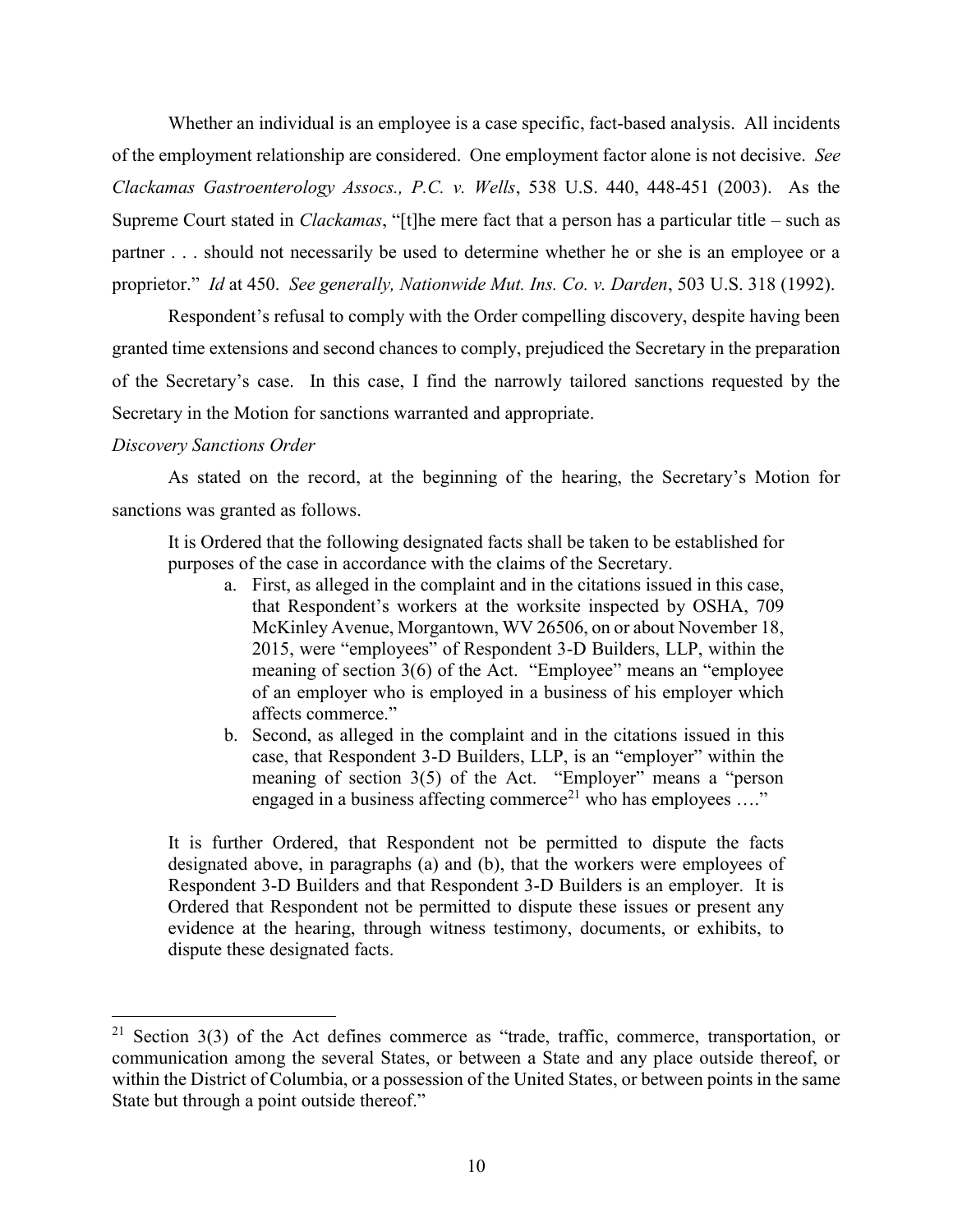# (Tr. 11-12, 21). *See* Commission Rule 52(f) *Failure to cooperate; Sanctions*. 29 C.F.R.  $$2200.52(f).$

# *The Hearing*

 $\overline{a}$ 

Respondent had full knowledge of the hearing date, time, and location. A Notice of Rescheduled Hearing and Order issued in this case.<sup>22</sup> This Notice and Order set forth the agreed hearing dates, the final prehearing conference call date and time, and the due date for the parties to file a joint prehearing statement.<sup>23</sup> A Notice of Hearing Location issued stating the specific courthouse location, in Pittsburgh, Pennsylvania, for the hearing scheduled to begin on January 25, 2017.<sup>24</sup> Prior to the final prehearing conference call, the judge's legal assistant called and spoke to Respondent's representative Mr. Davis to remind him of the scheduled call and to remind him to file Respondent's prehearing statement. Mr. Davis did not join the scheduled call. No prehearing statement was received from Respondent. (Tr. 6-9, 11).

During the final prehearing conference call, counsel for the Secretary was advised that the Secretary's Motion for sanctions would be granted, with the decision granting the Motion stated on the record when the hearing opened. Notice that the Secretary's Motion for sanctions would be granted also was stated prior to the hearing, in an email exchange between the judge's legal assistant and the parties. (Tr. 9-10).

Approximately one week before the hearing and again early on the morning of the hearing, counsel for the Secretary spoke to Respondent's representative Mr. Davis. During both conversations, Mr. Davis stated his intention to attend the scheduled hearing. Counsel for the Secretary attended the hearing and presented evidence through witness testimony and exhibits. Respondent did not attend the hearing or present a defense. (Tr. 4-6). At the beginning of the

<sup>22</sup> The hearing in this case originally was scheduled to begin on December 6, 2016. *See* July 29, 2016 Notice of Hearing, Scheduling Order and Special Notices. (Ex. ALJ-1).

<sup>23</sup> *See* November 17, 2016 Notice of Rescheduled Hearing and Order. (Exs. ALJ-3, 3(a); ALJ-4). The parties were reminded that the scheduled January 2017 hearing was not an informal conference. Rather the hearing would be a formal hearing on the record transcribed by a court reporter. At the hearing, both parties must have their necessary witnesses present to give sworn testimony and the documents and exhibits that they intend to offer into evidence to support their positions. The parties were specifically cautioned that failure to be present at the hearing when the case was called may result in summary dismissal of claims or defenses.

<sup>24</sup> (Tr. 4). *See* January 4, 2017 Notice of Hearing Location. (Exs. ALJ-6, 6(a)); January 13, 2017 Notice of Hearing Location. (Exs. ALJ-7, 7(a)).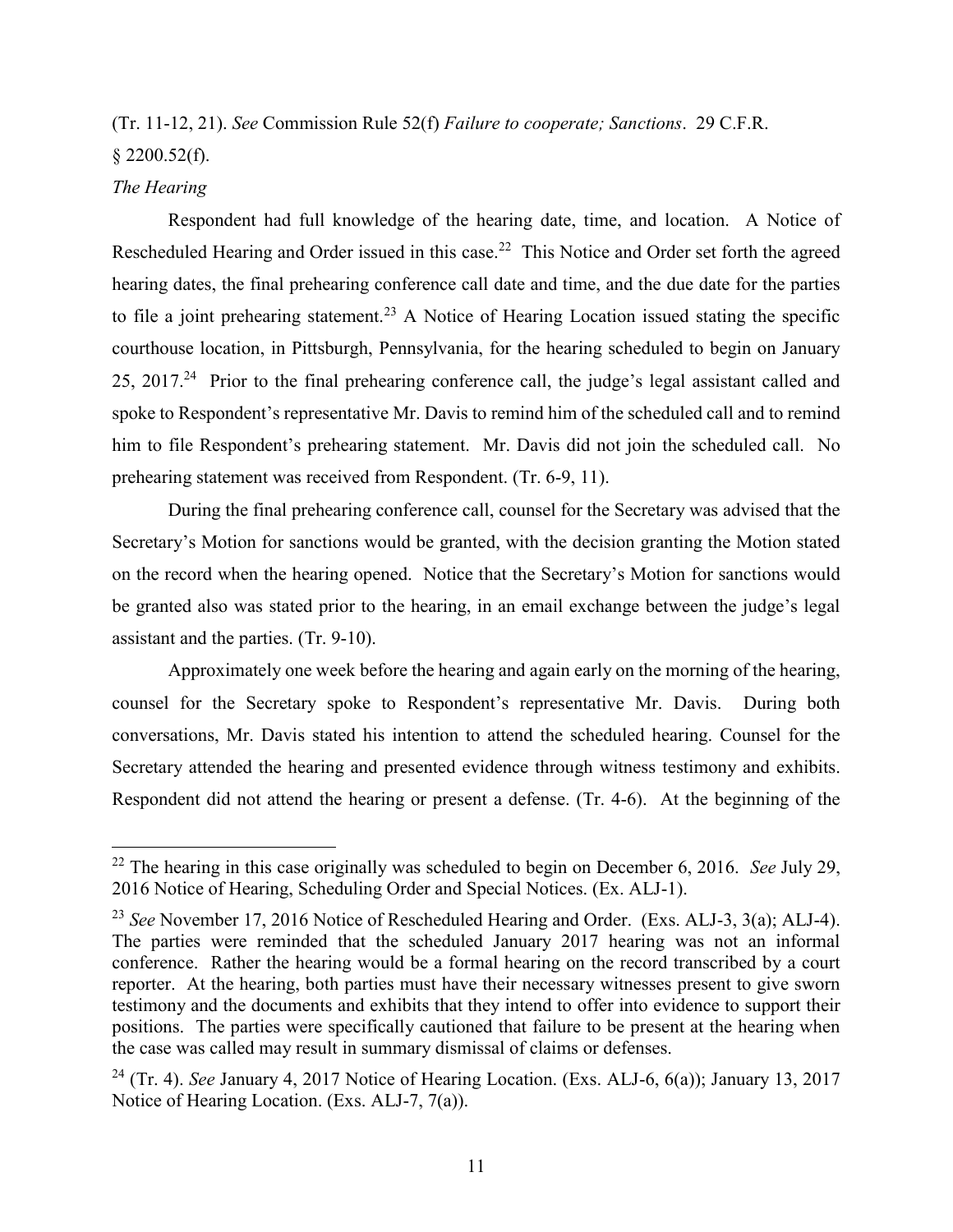hearing, the decision granting the Secretary's Motion for sanctions was stated on the record. (Tr. 10-21).

Counsel for the Secretary's post-hearing brief was filed with the undersigned Commission judge and served on Respondent. Respondent did not file a post-hearing brief. Respondent has not offered any explanation for Respondent's failure to participate in the hearing.<sup>25</sup>

# *JURISDICTION*

 $\overline{a}$ 

As discussed above, designated facts are taken to be established, for purposes of the case, as alleged in the complaint and in the citation, (a) that Respondent's workers at the worksite inspected by OSHA, in Morgantown, West Virginia, on or about November 18, 2015, were "employees" of Respondent 3-D Builders, LLP, within the meaning of section 3(6) of the Act, and (b) that Respondent 3-D Builders, LLP, is an "employer" engaged in a business affecting commerce within the meaning of section 3(5) of the Act.

Further, the evidence establishes, at the time of the OSHA inspection, Respondent's employees were engaged in roofing activities, at a construction worksite, located in Morgantown, West Virginia. The roofing work performed was the removal of an old shingle roof and the installation of a new roof, on the porch roof and main roof of a two-story house. The construction industry affects commerce. Even a small employer, whose activities and purchases are purely local, when aggregated with others engaged in similar activities, has a substantial effect on interstate commerce. *See Slingluff v. OSHRC*, 425 F.3d 861, 867 (10th Cir. 2005); *Clarence M. Jones,* 11 BNA OSHC 1529, 1531 (No. 77-3676, 1983) ("There is an interstate market in construction materials and services and therefore construction work affects interstate commerce.").

Based on the record evidence, I find that Respondent 3-D Builders, LLP, at all relevant times, was in a business affecting commerce and was an employer within the meaning of sections 3(3) and 3(5) of the Act. Accordingly, the Commission has jurisdiction over the parties and the subject matter.

<sup>&</sup>lt;sup>25</sup> Commission Rule 64 states that "failure of a party to appear at a hearing may result in a decision against that party." Upon a showing of good cause, the Commission or the Judge may excuse the failure to appear. However, absent extraordinary circumstances, requests to reinstate the hearing must be made within five days after the scheduled hearing date. 29 C.F.R. § 2200.64. Respondent did not request reinstatement of the hearing.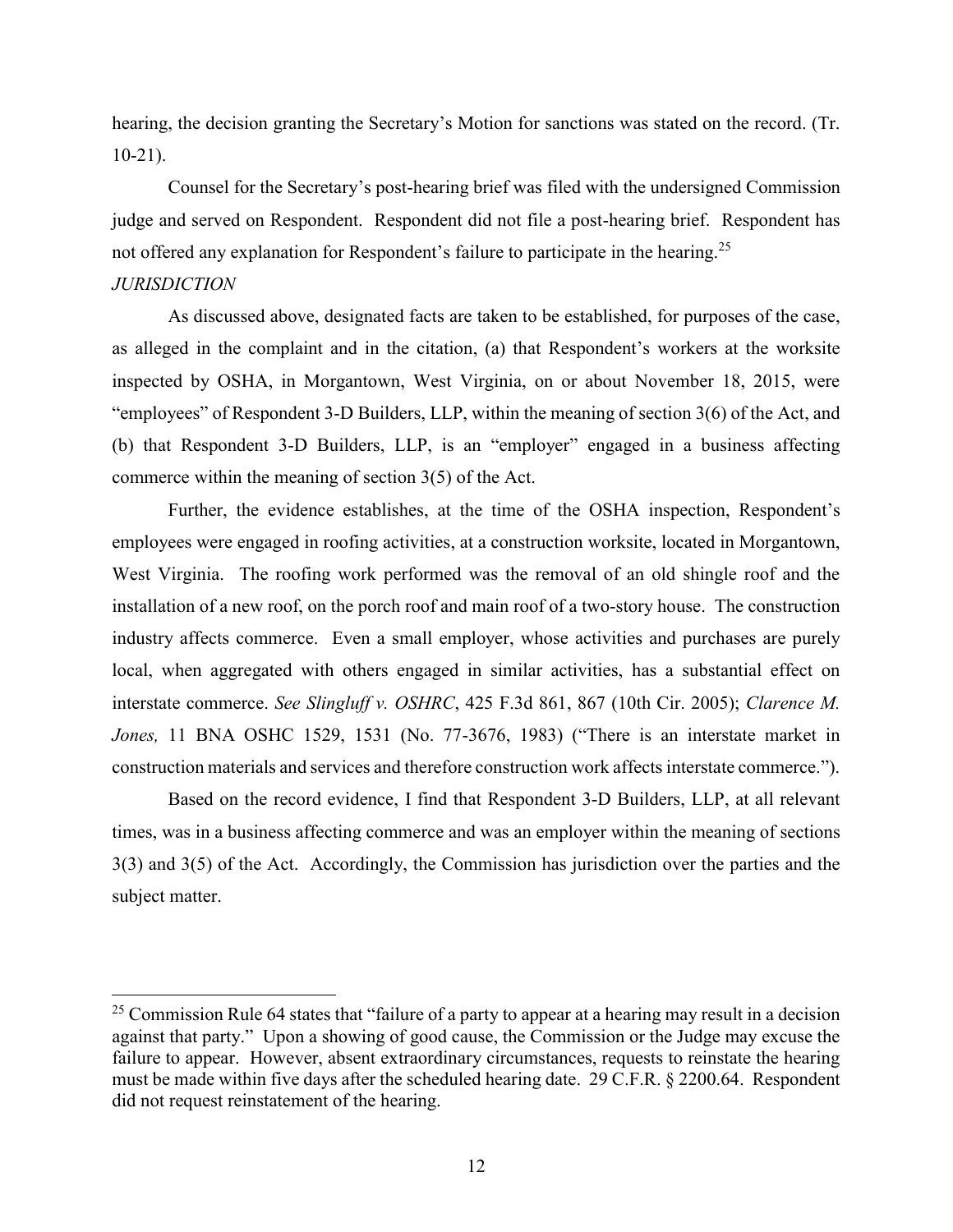## *DISCUSSION REGARDING CITATION*

To establish a violation of an OSHA standard, the Secretary must prove that: (1) the cited standard applies; (2) its terms were violated; (3) employees were exposed to the violative condition and (4) the employer knew of could have known with the exercise of reasonable diligence of the violative condition. *See Astra Pharm. Prods. Inc.*, 9 BNA OSHC 2126, 2129 (No. 78-6247, 1981) *aff'd in relevant part*, 681 F.2d 69 (1st Cir. 1982)

Respondent does not contest the applicability of the cited standards, violation of the standards' terms, employee exposure to the hazardous, violative, conditions, or Respondent owner's actual knowledge of the violative conditions. Respondent contends that Respondent is a partnership in which every partner is self-employed, that Respondent had no employees, and that OSHA has no regulations on a partnership.<sup>26</sup> In other words, Respondent contends that OSHA and the Commission do not have jurisdiction over Respondent. Respondent's assertions have been considered and rejected above.

# *Alleged Violations*

# a. *Serious citation 1, item 1(a) – alleged ladder violation.*

The Secretary alleges that 3-D Builders violated 29 C.F.R. § 1926.1053(b)(1),<sup>27</sup> on or about November 18, 2015, when the portable extension ladder,  $28$  used by the workers to access the roof above the front porch, was not extended at least three feet above the landing surface.

The CO testified that when employees, at this worksite, used the portable extension ladder to access the roof, the standard requires that the side rails of the extension ladder extend at least three feet above the landing surface. When the side rails are properly extended an employee can

<sup>26</sup> *See* Note 9 above.

<sup>&</sup>lt;sup>27</sup> Section 1926.1053(b)(1) states:

When portable ladders are used for access to an upper landing surface, the ladder side rails shall extend at least 3 feet (.9 m) above the upper landing surface to which the ladder is used to gain access; or, when such an extension is not possible because of the ladder's length, then the ladder shall be secured at its top to a rigid support that will not deflect, and a grasping device, such as a grabrail, shall be provided to assist employees in mounting and dismounting the ladder. In no case shall the extension be such that ladder deflection under a load would, by itself, cause the ladder to slip off its support.

 $^{28}$  A portable ladder is defined as "a ladder that can be readily moved or carried." 29 C.F.R. § 1926.1050(b), *Definitions*.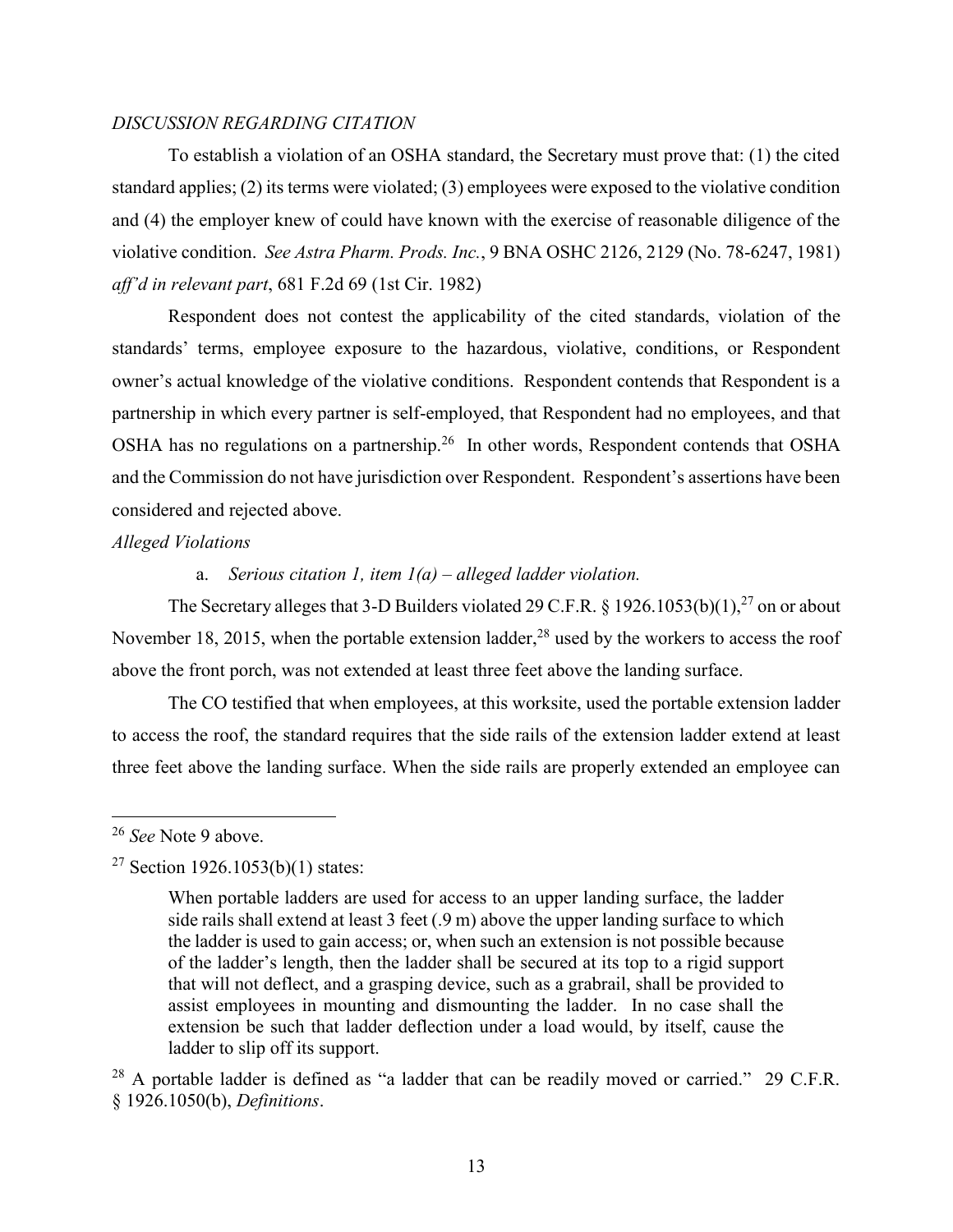easily step on and off the roof holding onto the top of the ladder side rail. If the ladder is not properly extended when an employee steps on or off the ladder they may become off balance and fall. (Tr. 53-54).

The CO, upon arrival at the worksite, observed and photographed a ladder placed at the front right corner of the house.<sup>29</sup> It was a portable, aluminum, extension ladder, manufactured by Werner. He also photographed two men working on the front porch roof. (Tr. 30-33, 38, 54-55; Ex. C-2, C-3, C-4, C-5).

When the CO approached the worksite, he spoke to the 3-D Builders' owner Mr. Davis and asked that the employees come down from the roof to speak with him. The CO observed three workers use the ladder located at the right front corner of the house to come down from the roof. (Tr. 34-35, 55). The CO took additional photographs that show the house front, the porch roof where the employees worked, and the ladder the employees used to access the roof. (Tr. 35-38; Ex. C-6, C-7). He also photographed employees working on the house back roof using a scraper to remove the old shingle roof. (Tr. 40-41; Ex. C-8).

Regarding the portable extension ladder, used by the employees to access the roof, the CO determined that the side rails extended approximately two feet, six inches, above the roof surface. The CO reached this conclusion by confirming that the distance between Werner ladder rungs is twelve inches and the length of the side rails that extend above the top ladder rung is six inches. The CO counted the number of ladder rungs above the roof surface. At the time of the inspection, the third rung down from the top of the cited ladder was even with the roof surface. The CO's calculation that the side rails extended approximately two feet, six inches, above the roof surface, was less than the three feet extension required by the cited standard. (Tr. 55-57; Ex. C-7). Respondent owner Mr. Davis' interview statement reads, in part:

I know the OSHA requirement from studying for my contractor's test. The extension ladder is the only way to access the roof. I used a ladder stabilizer to secure it.  $\dots$  I don't think it needs to be extended with the stabilizer.<sup>30</sup>

 $29$  The photographs taken by the CO during the inspection also show a second ladder at the worksite, located at the back, left corner, of the house. (Tr. 32, 73-74; C-4). This second ladder was not cited. (Sec'y Br. at 2 n.4, 5-6 n.8). There is no evidence that this second ladder was used by employees, in the position or location, where it was photographed. There is no evidence of employee exposure regarding this second ladder.

 $30$  The CO understood Mr. Davis' mention of a "ladder stabilizer" to reference the "bracket," attached to the extension ladder used by the workers to access the roof. The CO testified that this "bracket" allows the ladder to be placed against the house, without putting weight and pressure on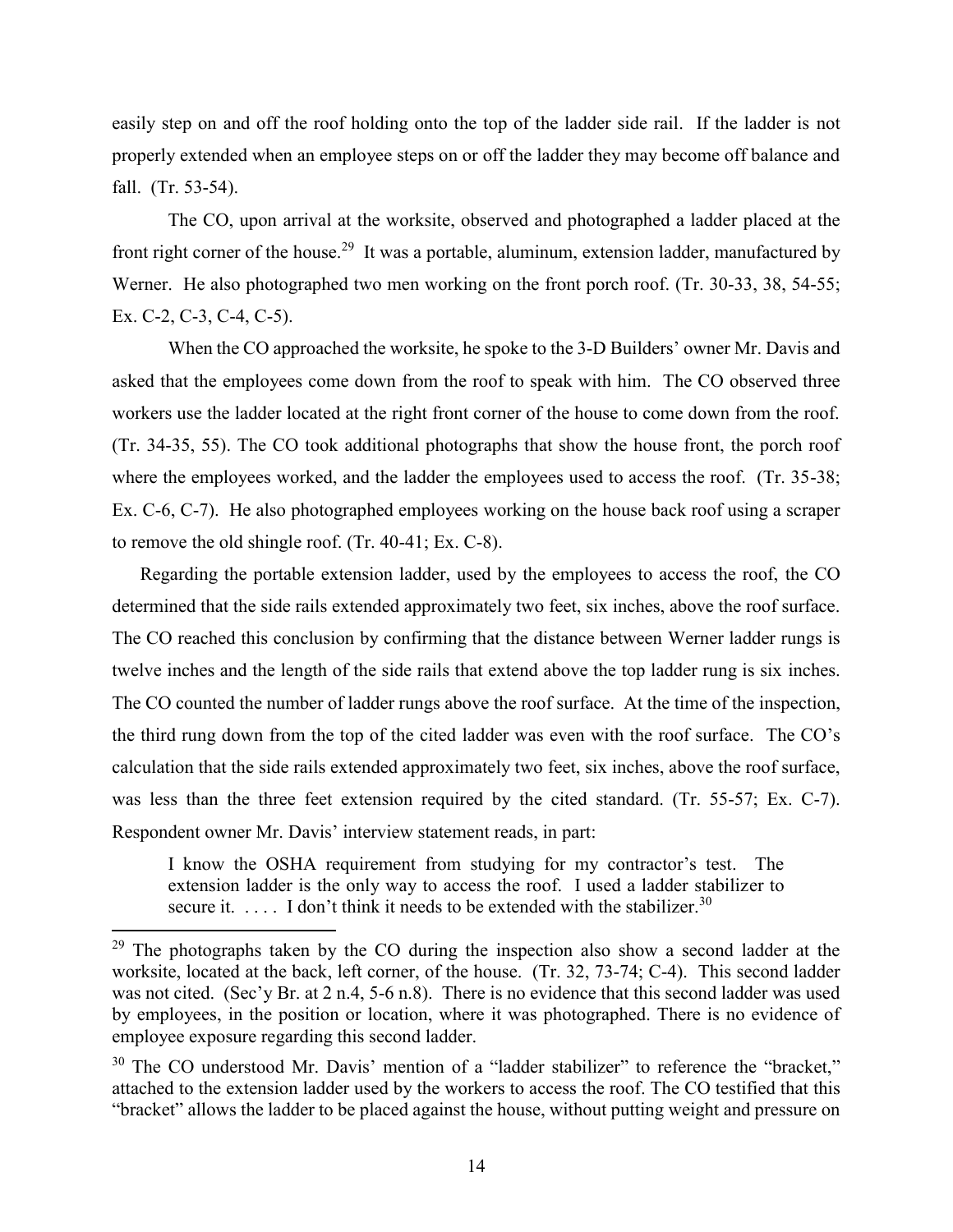# (Tr. 45; Ex. C-1).

#### *Citation Evidence Summary and Findings*

The evidence establishes that the cited construction standard regarding portable ladders applied to this construction worksite, where 3-D Builders' workers were engaged in roofing activities. The CO's testimony and inspection photographs reveal that the cited standard was violated, as the side rails of the extension ladder did not extend at least three feet above the roof landing surface.

The evidence must also show that the employer knew, or with the exercise of reasonable diligence could have known, of the violative condition. *See e.g., Revoli Constr. Co.,* 19 BNA OSHC 1682, 1684 (No. 00-0315, 2001). The hazards identified in this ladder citation were plainly visible to Respondent owner Mr. Davis, who was present on the worksite. This is sufficient to show actual or constructive knowledge of the violative condition. *See A.L. Baumgartner Constr., Inc.,* 16 BNA OSHC 1995, 1998 (No. 92-1022, 1994) (finding employer had constructive knowledge when the cited condition was plainly visible to employer's foreman); *Clarence M. Jones*, 11 BNA OSHC at 1531 (constructive knowledge found where the ladders were in plain view and the foreman was present at the worksite at all times); *MCC of Fla., Inc.*, 9 BNA OSHC 1895, 1898 (No. 15757, 1981) (finding constructive knowledge when the violative condition was in plain view and foremen were in the area).

The Secretary does not need to show that the employer was aware that a condition violates the cited standard. *Phoenix Roofing, Inc.*, 17 BNA OSHC 1076, 1079-80 (No. 90-2148, 1995), *aff'd*, 79 F.3d 1146 (5th Cir. 1996) (unpublished). Awareness of the condition itself satisfies the test. *Id*.

Respondent's owner Mr. Davis had actual knowledge of the violative condition, as he was present at the worksite when he, along with 3-D Builders' workers, used the noncompliant ladder to access the roof.<sup>31</sup> In his signed, inspection statement, Mr. Davis acknowledged that the cited extension ladder was the only way to access the roof.

the gutters, so workers climbing up and down the ladder will not damage the gutters. The primary purpose of this "bracket" is to protect the gutters from damage, not to stabilize the ladder. (Tr. 48- 50, 57-58). The inspection photograph of the ladder does not show a grasping device such as a grabrail. (Ex. C-7).

<sup>31</sup> *See* Note 5 above. (Tr. 80).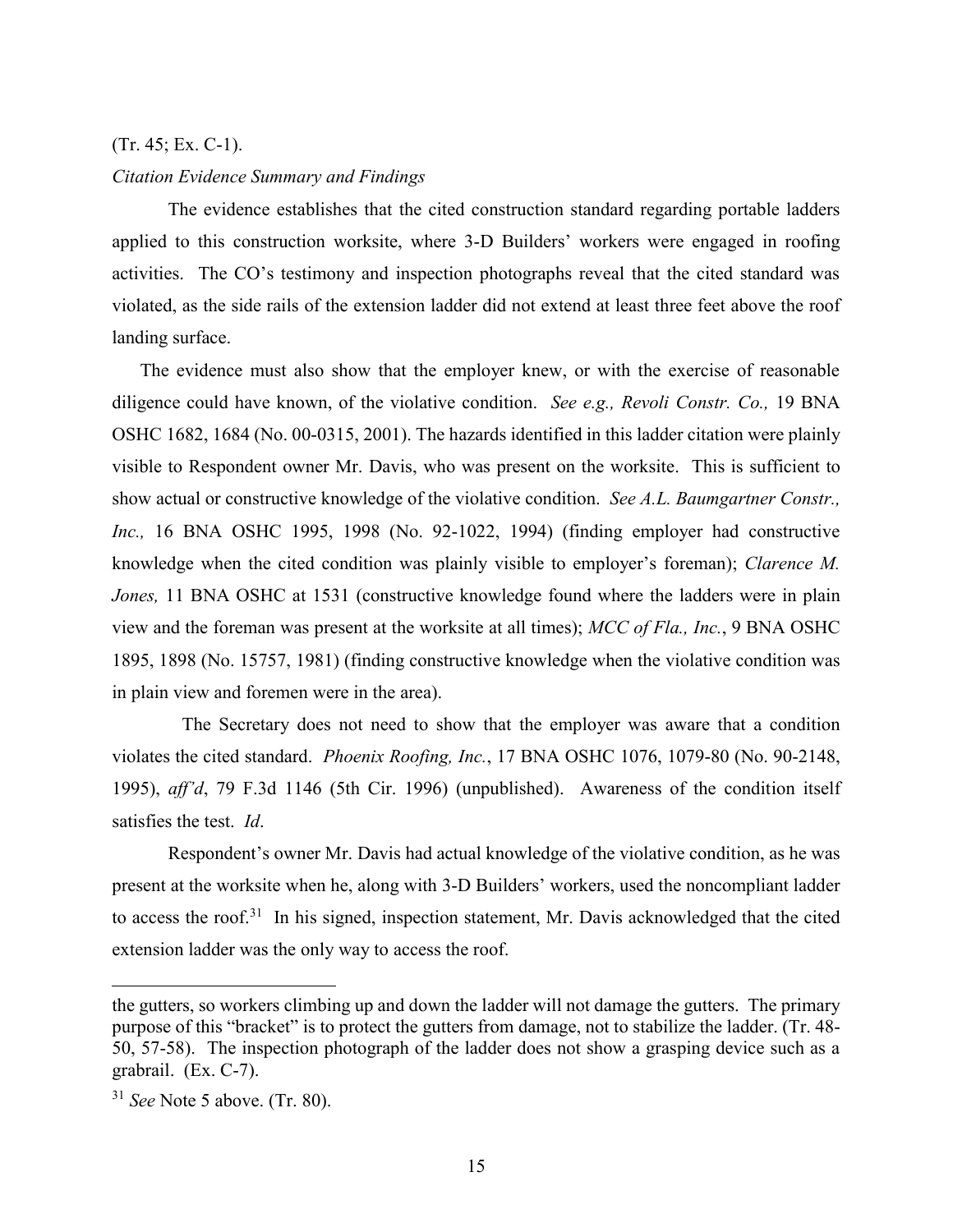Further, the evidence establishes that Respondent's workers were exposed to the violative condition created by the noncompliant extension ladder. The CO observed the workers descend from the roof to speak with him during the inspection using the cited ladder.

#### *Classification and Penalty Amount*

### *Serious*

*The Secretary characterizes this citation item as serious. A violation is "serious" if there was a substantial probability that death or serious physical harm could have resulted from the violative condition. 29 U.S.C. § 666(k). The CO testified that there was a likelihood of serious harm and that four workers, including Mr. Davis, were exposed to the violative condition.* If an employee were to fall ten feet, the CO testified that likely injuries could include permanent disability or death. The cited extension ladder, located at the right front corner of the house, was positioned on the residence driveway. An employee falling from the cited ladder would land on the hard surface of the driveway, made of concrete or asphalt. (Tr. 58; Ex. C-3). The citation is properly classified as serious.

### *Penalty*

 $\overline{a}$ 

Section 17(j) of the Act provides that the Commission shall have the authority to assess all civil penalties. When determining the appropriateness of a penalty, the Commission must give due consideration to four criteria: (1) the size of the employer's business, (1) the gravity of the violation, (3) the good faith of the employer, and (4) the history of previous violations.

The gravity of the violation is the most important factor in the penalty assessment. Determination of the gravity of a violation requires a consideration of the number of exposed employees, the precautions taken to protect employees, the duration of employee exposure, and the probability that an accident will occur. *See J.A. Jones Constr. Co.*, 15 BNA OSHC 2201, 2214 (No. 87-2059, 1993), and cases cited therein.

The CO determined the severity of the ladder violation to be high based on the fall risk from ten feet to the ground. He determined the probability to be lesser based on the duration of employee exposure to the hazard created by the noncompliant ladder.<sup>32</sup> The time of employee

<sup>&</sup>lt;sup>32</sup> The record does not specifically disclose the length of time the cited ladder, located at the right front corner of the house, was positioned at this location, with side rails extended less than three feet above the roof surface. The Secretary infers that Mr. Davis' reference to a ladder "stabilizer," is a broad reference to the way the ladder was set up at the worksite for several days. (Tr. 57-58). The inspection photographs disclose that ladders were moved and repositioned during this roofing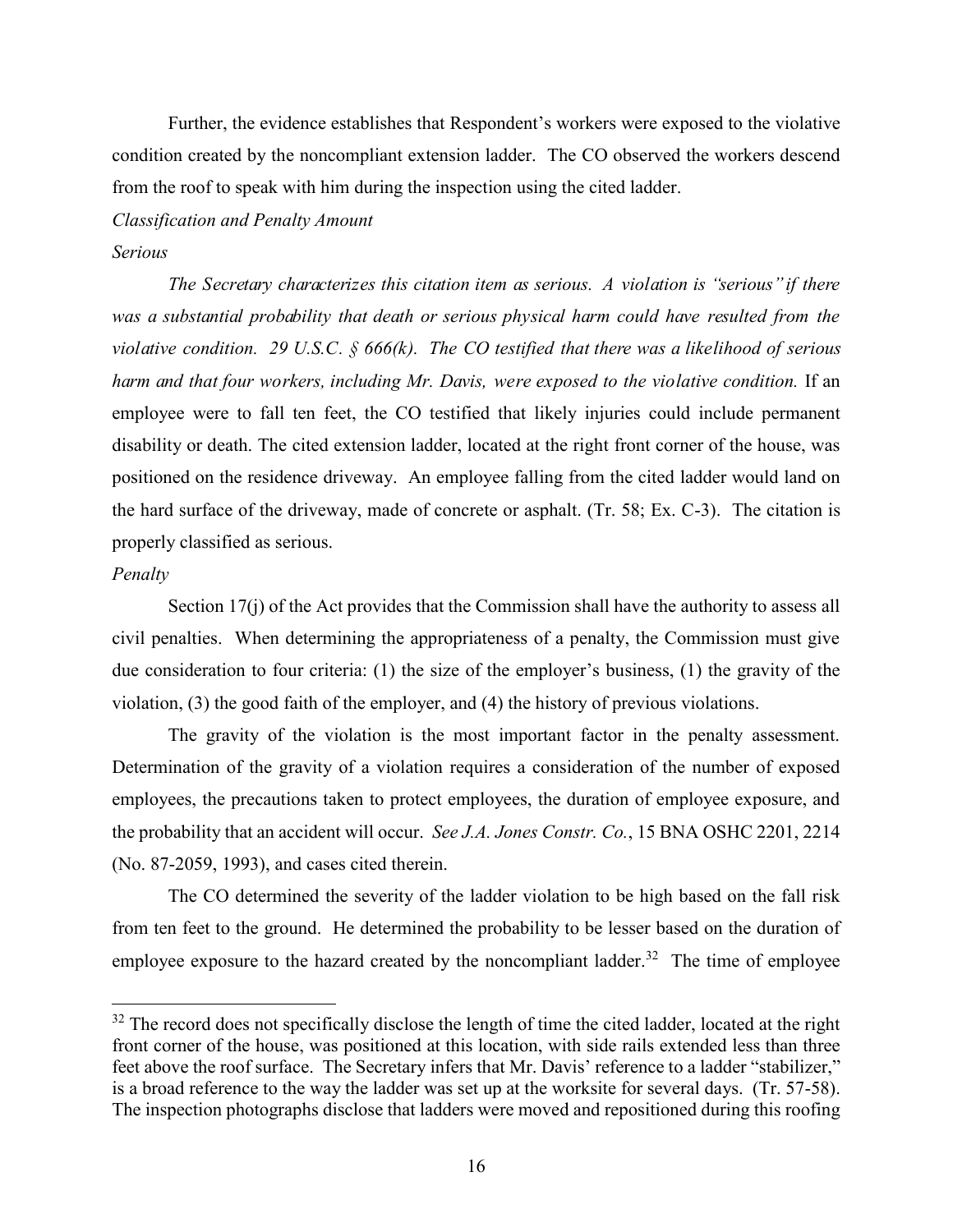exposure climbing on and off the ladder typically would be short. Concluding that the severity is high, and the probability is lesser, the gravity-based penalty would be calculated as \$5,000. 3-D Builders has no OSHA history. T*here is no evidence of past inspections. Therefore, Respondent's history warrants neither an increase nor a decrease in the penalty amount. See M.V.P. Piping Co., Inc., 24 BNA OSHC 1350, 1352 (No. 12-1233, 2014) (finding that history factor did not support a low penalty when the employer had not been inspected within the past five years).* OSHA did not consider a good faith penalty reduction, as the citation includes a willful violation. As 3-D Builders is a small employer, the Secretary proposed a sixty percent penalty reduction for size. Therefore, the Secretary proposed a penalty for this citation item of \$2,000. (Tr. 58-60; Sec'y Br. at 8). I agree.

Therefore, a *penalty of \$ 2,000 is assessed for the serious violation of § 1926.1053(b)(1) set forth in citation 1, item 1(a).*

*b. Serious, willful citation 2, item 1 – alleged fall protection violation.* 

 $\overline{a}$ 

The Secretary alleges that 3-D Builders violated 29 C.F.R. § 1926.501(b)(13),<sup>33</sup> on or about November 18, 2015, as employees were exposed to a fall of approximately ten to twenty feet to the ground while installing shingles to a residential roof. Respondent's workers were not protected by guardrail systems, safety net system, personal fall arrest system, or any alternative fall protection measure under another provision of paragraph  $\S$  1926.501(b).<sup>34</sup> (Tr. 65, 72).

The CO testified that OSHA standard 1926.501(b)(13) applies to residential construction roofing work, the work performed by 3-D Builders at the inspected worksite. The standard

job. *Compare* Ex. C-4 *with* Ex. C-5. I decline to draw the broad inference that the cited right front corner ladder, noncompliant at the time of the OSHA inspection, was positioned and used in a noncompliant manner during the workdays prior to the Wednesday OSHA inspection.

<sup>33</sup> Section 1926.501(b)(13), in pertinent part, states: Duty to have fall protection. *Residential construction*. "Each employee engaged in residential construction activities 6 feet (1.8 m) or more above lower levels shall be protected by guardrail systems, safety net system, or personal fall arrest system unless another provision in paragraph (b) of this section provides for an alternative fall protection measure."

<sup>&</sup>lt;sup>34</sup> The Note to Section 1926.501(b)(13) provides that "[t]here is a presumption that it is feasible and will not create a greater hazard to implement at least one of the above-listed fall protection systems." Therefore, it is the employer's burden to establish that it is infeasible or creates a greater hazard to use conventional fall protection equipment. In this case, Respondent failed to present a defense and clearly did not meet this burden.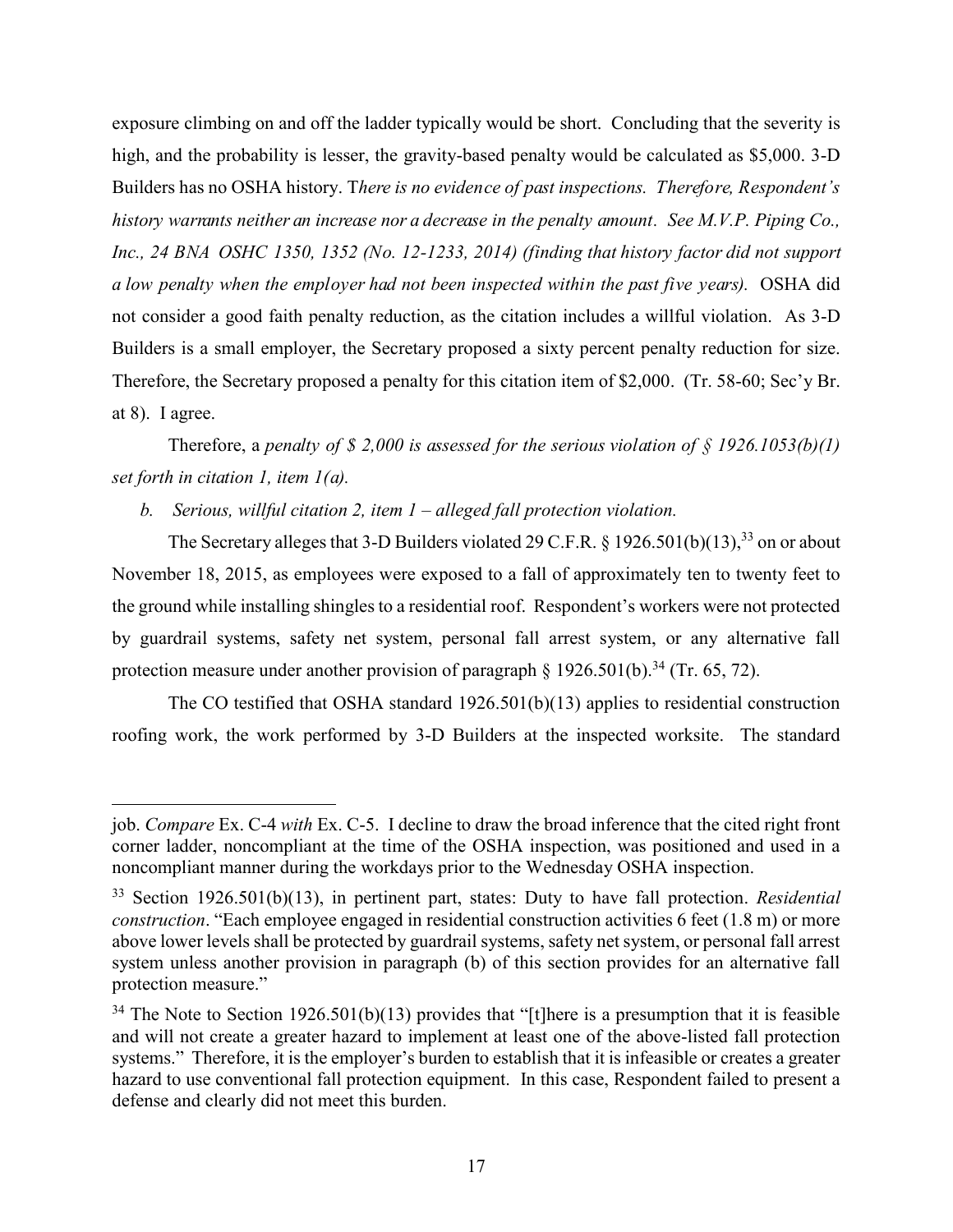requires that when employees are working six feet or greater above the ground, they shall be provided with fall protection. (Tr. 61).

During the inspection, the CO measured the height of the porch roof to the ground to be approximately ten feet high. He measured the height of the main roof, from the roof peak to the ground, to be approximately twenty to twenty-two (20 to 22) feet high. Therefore, employees working on any area of this house roof were required by the standard to be protected from falling. (Tr. 52-53, 63; Ex. C-4).

During the inspection, the CO photographed two workers on the front porch roof and two workers on the house back roof using a scraper to remove the old shingle roof.<sup>35</sup> Had the workers on the back roof fallen they would have fallen to onto the hard surface driveway, made of concrete or asphalt. On this worksite, 3-D Builders' workers were not protected from falling by using a personal fall arrest system. On this worksite, there was no evidence of a guardrail system or safety net system. (Tr. 33, 38, 40-41, 62-64; Ex. C-5, C-8).

Respondent owner Mr. Davis' interview statement reads, in part:

We started the roof on Monday. We are removing the shingle roof. The porch roof is about 3/12 and the main roof is about 10/12. We have been on the roof since 7:00 a.m. this morning. We have two harnesses.  $36$  We have worn them before on the beauty college downtown. I have been doing construction for 20 some years. I know fall protection is required. I know the requirement anything over six feet need to have fall protection. We weren't wearing it because it's a pain in the ass. The ropes get tangled around hoses and feet. If I was doing this job by the book I would have had fall protection. I have fallen off roofs before, so I know the hazard. We do a lot of roofs. Most of the jobs we don't wear fall protection. I have never been inspected by OSHA. We are subbing for Lynn Wood Company. He didn't say anything about fall protection. I know the OSHA requirement from studying for my contractor's test. . . . The porch roof is 11-13 feet high and the main roof is about 20-22 feet high. The guys finished the main roof yesterday.<sup>37</sup> We didn't wear fall protection for that roof either.

<sup>&</sup>lt;sup>35</sup> The old shingles were nailed to the roof. The workers slide the scraper under the shingle and jostle the shingle, to remove the nail and pry the shingle off the roof. The scraper was used like a crowbar. (Tr. 66-67).

<sup>&</sup>lt;sup>36</sup> The CO did not know if Mr. Davis meant that 3-D Builders had two harnesses on this jobsite or, generally, that the company had two harnesses at the shop. (Tr. 69, 75).

 $37$  Mr. Davis specifically admits knowledge that the employees did not wear fall protection on Tuesday when working on the main roof of the house. (Tr. 78-79; Ex. C-1).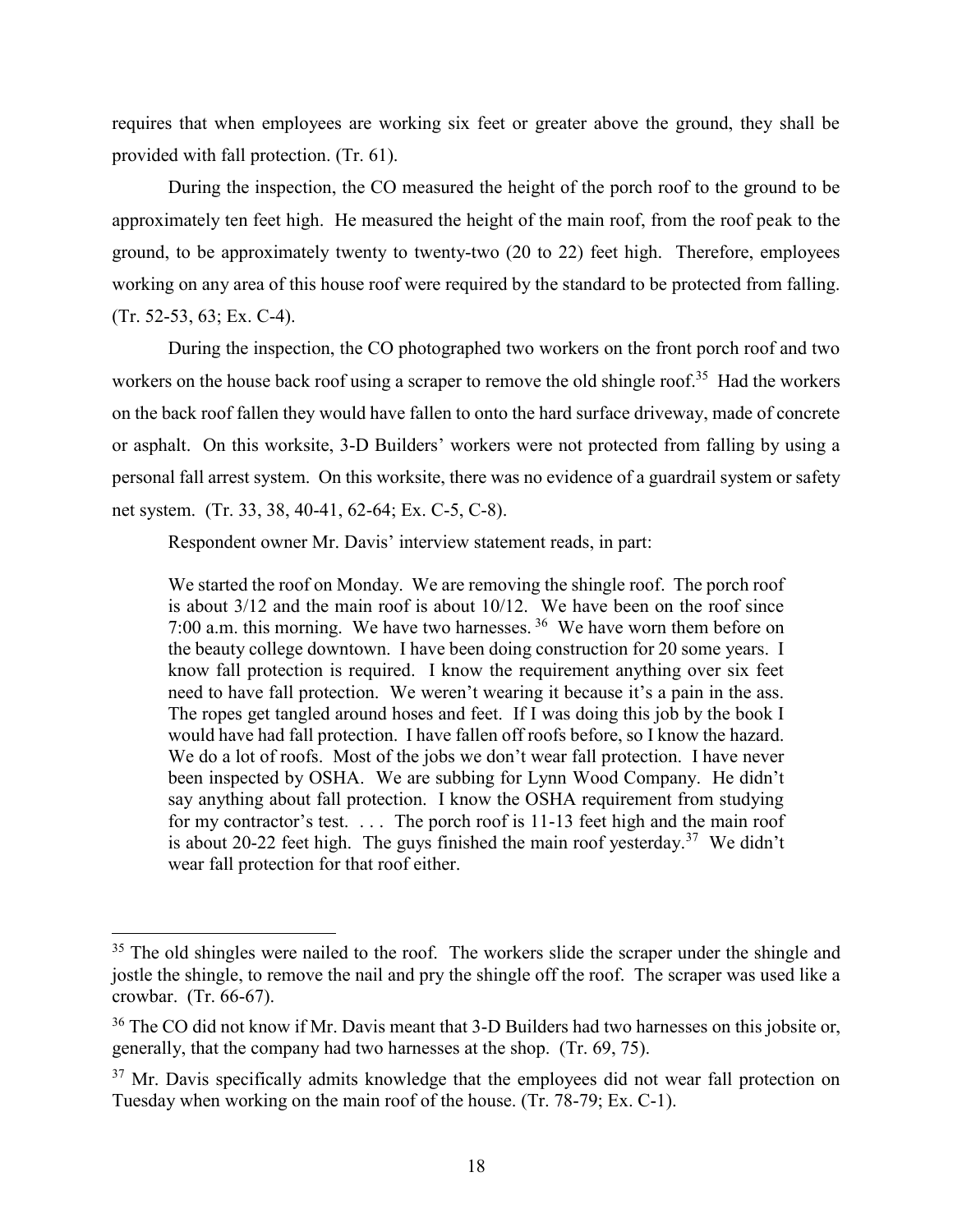## (Tr. 44-45; Ex. C-1).

The CO understood Mr. Davis' statement that "[t]he ropes get tangled around hoses and feet," to reference "rope vests" used in fall protection systems, <sup>38</sup> and air "hoses" used in roofing to connect pneumatic nail guns to air compressors. He testified that most employers use pneumatic nail guns to secure shingles to the roof. Air hoses were used on this roofing worksite. They are visible in the inspection photographs. (Tr. 47-48, 68, 75; Exs. C-6, C-8).

# *Citation Evidence Summary and Findings*

The evidence establishes that the cited construction standard applied to this residential construction worksite, where 3-D Builders' workers were engaged in roofing activities on a twostory house. The CO's testimony, Respondent owner Mr. Davis' admissions, and the inspection photographs reveal that the cited fall protection standard was violated. On this worksite, Respondent's workers were not protected by guardrail systems, safety net system, personal fall arrest system, or any alternative fall protection measure.

As discussed in greater detail above, the record evidence must establish that the employer knew, or with the exercise of reasonable diligence could have known, of the violative condition. *See e.g., Revoli Constr. Co.,* 19 BNA OSHC at 1684.

In this case, Respondent owner Mr. Davis had actual knowledge of the OSHA fall protection requirement, the violative condition at this worksite, and the fall hazard. Mr. Davis was present working on this jobsite.<sup>39</sup> The fall protection violation was obvious, in plain view. This is sufficient to show actual or constructive knowledge of the violative condition. In fact, when interviewed, Respondent owner Mr. Davis boldly admitted that, during this entire roofing job, 3-D Builders' workers had not used fall protection. Mr. Davis stated he thought using fall protection was "a pain in the ass." The evidence establishes that Mr. Davis had knowledge of the OSHA fall protection standard cited. Mr. Davis acknowledged knowing that fall protection is required for any work performed "over six feet." He told the CO if he "was doing this job by the book [he] would have had fall protection." Mr. Davis told the CO he knew the OSHA requirement

<sup>&</sup>lt;sup>38</sup> Based on the record, I find the CO's statement regarding "rope vests used in fall protection systems," to reference lanyards and body harnesses, components of a personal fall arrest system. 29 C.F.R. §§ 1926.502(d)(Personal fall arrest systems); 1926.500(b)(Definitions: Lanyard). When interviewed by the CO, Mr. Davis mentioned fall protection "harnesses." (Ex. C-1).

<sup>39</sup> *See* Note 5 above.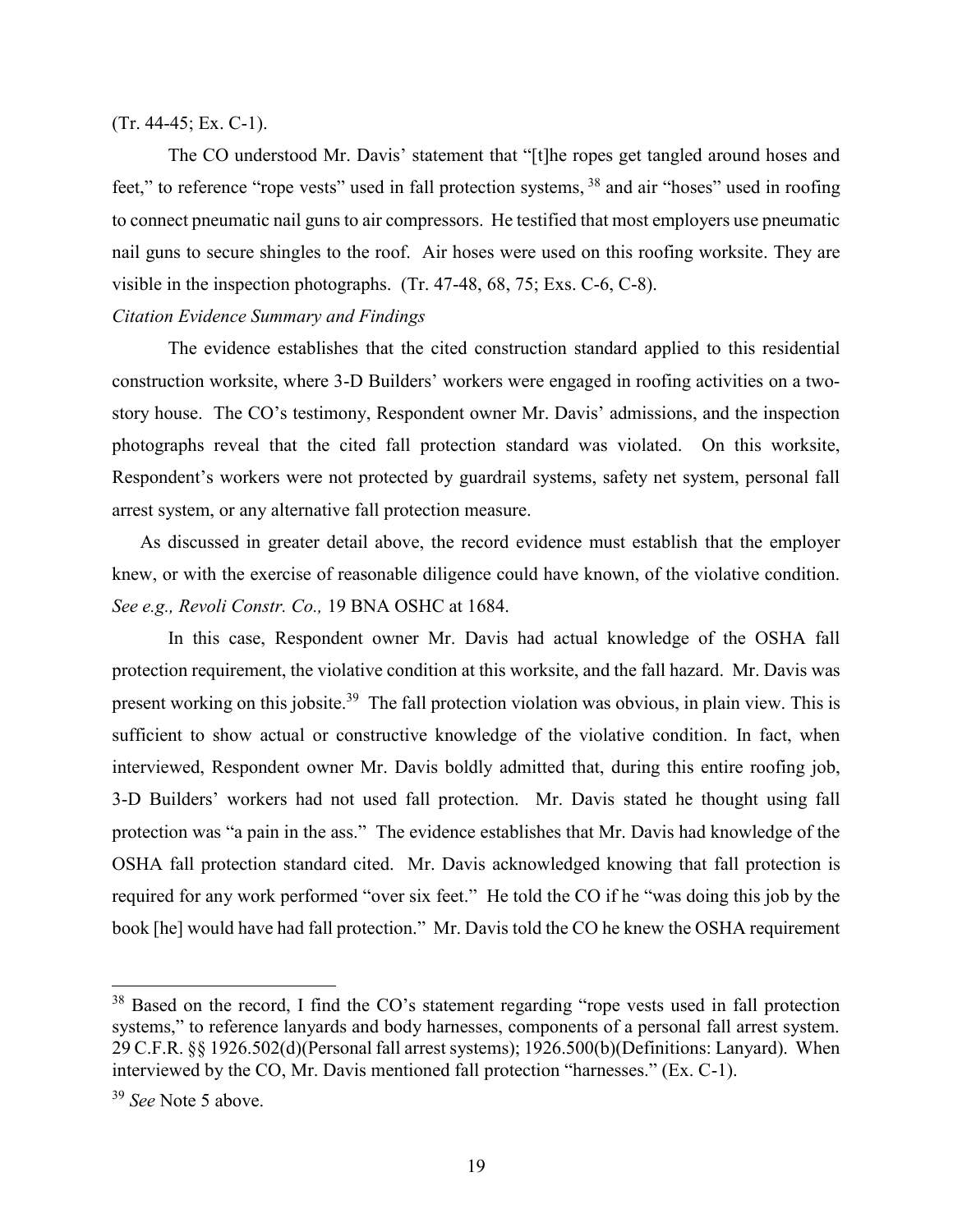from studying for his contractor's test. In addition, Mr. Davis stated that he had personal knowledge of the fall hazards roofing presented, as he had fallen off roofs before. (Tr. 45, 64; Ex. C-1).

The evidence establishes that Respondent's workers were exposed to the violative condition created by Respondent's failure to protect the workers from the fall hazard. The CO observed and photographed four workers at this worksite without fall protection: two workers on the front porch roof and two workers on the house back roof.

*Characterization and Penalty Amount*

### *Serious*

*The Secretary characterizes this citation item as serious and willful. See Complaint ¶ 6. A violation is "serious" if there was a substantial probability that death or serious physical harm could have resulted from the violative condition. 29 U.S.C. § 666(k). The CO testified that there was a likelihood of serious harm and that four workers, including Mr. Davis, were exposed to the violative condition.* The fall protection violation exposed employees to a fall risk from ten feet to the ground from the front porch roof and a fall risk from approximately twenty feet to the ground from the main roof. The CO testified that a fall injury from those heights could result in permanent disability or death. (Tr. 65, 72). The citation is properly classified as serious. *Willful* 

"The hallmark of a willful violation is the employer's state of mind at the time of the violation—an 'intentional, knowing, or voluntary disregard for the requirements of the Act or ... plain indifference to employee safety."' *Kaspar Wire Works, Inc.*, 18 BNA OSHC 2178, 2181 (No. 90-2775, 2000) (citation omitted), *aff'd*, 268 F.3d 1123 (D.C. Cir. 2001).

[I]t is not enough for the Secretary to show that an employer was aware of conduct or conditions constituting the alleged violation; such evidence is already necessary to establish any violation .... A willful violation is differentiated by heightened awareness of the illegality of the conduct or conditions and by a state of mind of conscious disregard or plain indifference ....

*Hern Iron Works, Inc.*, 16 BNA OSHC 1206, 1214 (No. 89-433, 1993*); see also Bianchi Trison Corp. v. Chao,* 409 F.3d 196, 208 (3d Cir. 2005) (A willful violation of the OSH Act "constitutes an act done voluntarily with either an intentional disregard of, or plain indifference to, the OSH Act's requirements.").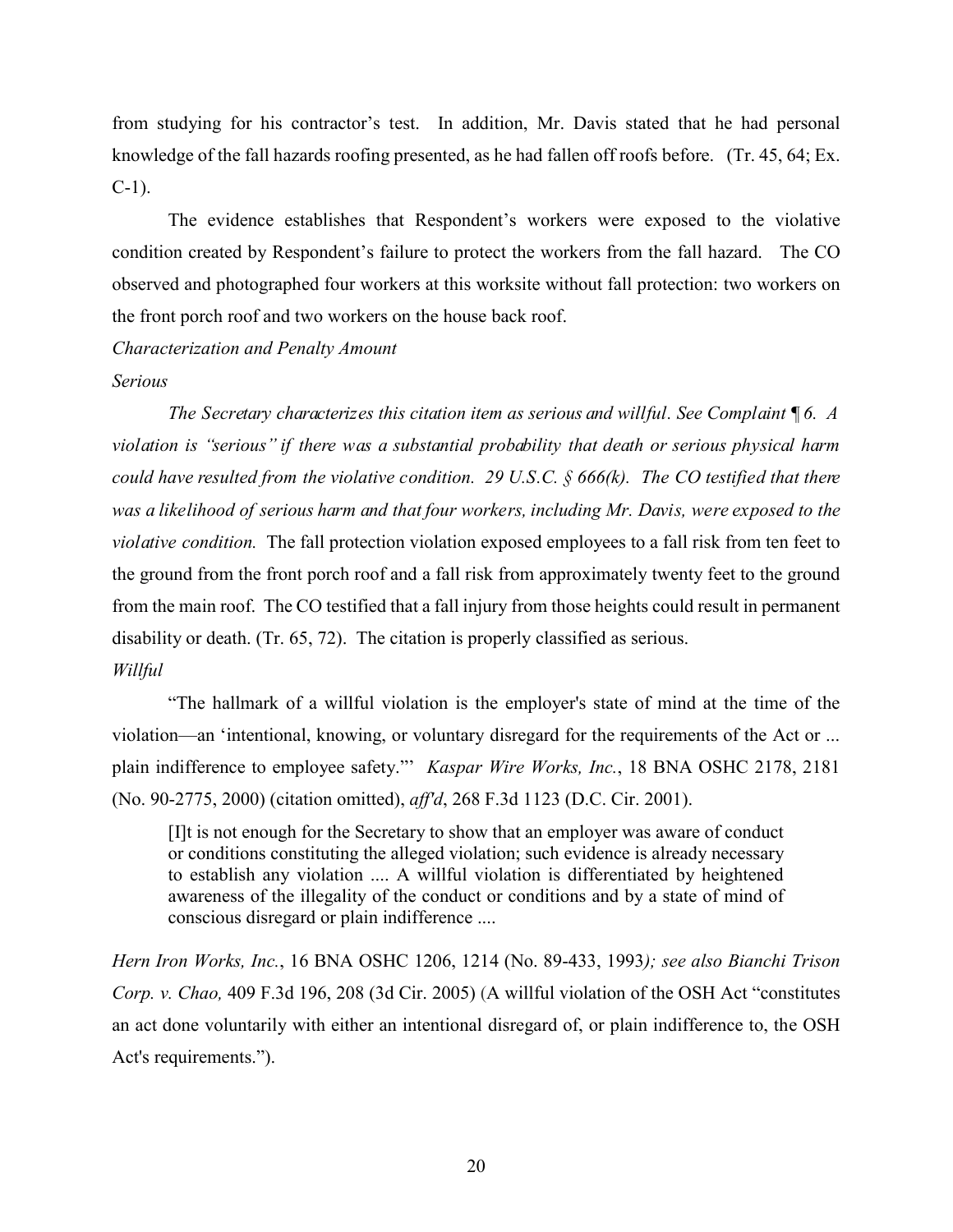There must be evidence that an employer knew of an applicable standard or provision prohibiting the conduct or condition and consciously disregarded the standard. Without such evidence of familiarity with the standard's terms, there must be evidence of such reckless disregard for employee safety or the requirements of the law generally that one can infer that if the employer had known of the standard or provision, the employer would not have cared that the conduct or conditions violated it.

*Williams Enterps., Inc*., 13 BNA OSHC 1249, 1257 (No. 85-355, 1987). *See MJP Constr. Co., Inc.*, 19 BNA OSHC 1638, 1648 (No. 98-0502, 2001),*aff'd*, 56 F. App'x 1 (D.C. Cir. 2003) (unpublished) (an employer with knowledge of the standards' requirements and knowledge of the conditions that violate the standard, who fails to correct the violation, demonstrates knowing, conscious disregard of the standard).

At the time of the inspection, 3-D Builder's owner Mr. Davis had a heightened awareness of the OSHA fall protection requirements. Mr. Davis also had a heightened awareness of roofing work hazards when fall protection is not used. (Sec'y Br. at 10).

Several statements made by Mr. Davis, during his OSHA inspection interview, disclose his heightened awareness. Mr. Davis stated that he had been in business for over twenty years, he knew that OSHA required fall protection for any work over six feet, and that OSHA required fall protection when working on a roof. He knew of OSHA's fall protection requirement from studying for his contractor's test. Also, Mr. Davis said that the company had two harnesses, they just didn't wear them. Mr. Davis knew of the fall hazard, as he had fallen off roofs in the past. Mr. Davis said that they weren't wearing fall protection on this worksite because it was "a pain in the ass," and the ropes get tangled around hoses and feet. Mr. Davis admitted that on most jobs they do not wear fall protection. In fact, the day before the OSHA inspection, when the employees were working on the very steep main roof of this house, the employees did not wear fall protection. Mr. Davis had actual knowledge that he and the other 3-D Builders' roofers, on this jobsite, worked without fall protection. (Tr. 68-71; Ex. C-1). Mr. Davis' bold admissions in his OSHA interview statement are unrebutted.

Respondent owner Mr. Davis consciously disregarded the OSHA fall protection requirements. Recklessly, Mr. Davis had the 3-D Builders' roofers work at heights, without any fall protection, exposing them to disabling injuries and potentially death from falls. Mr. Davis' interview statements disclose plain indifference to the fall hazards to which the roofers were exposed. The citation is properly classified as willful.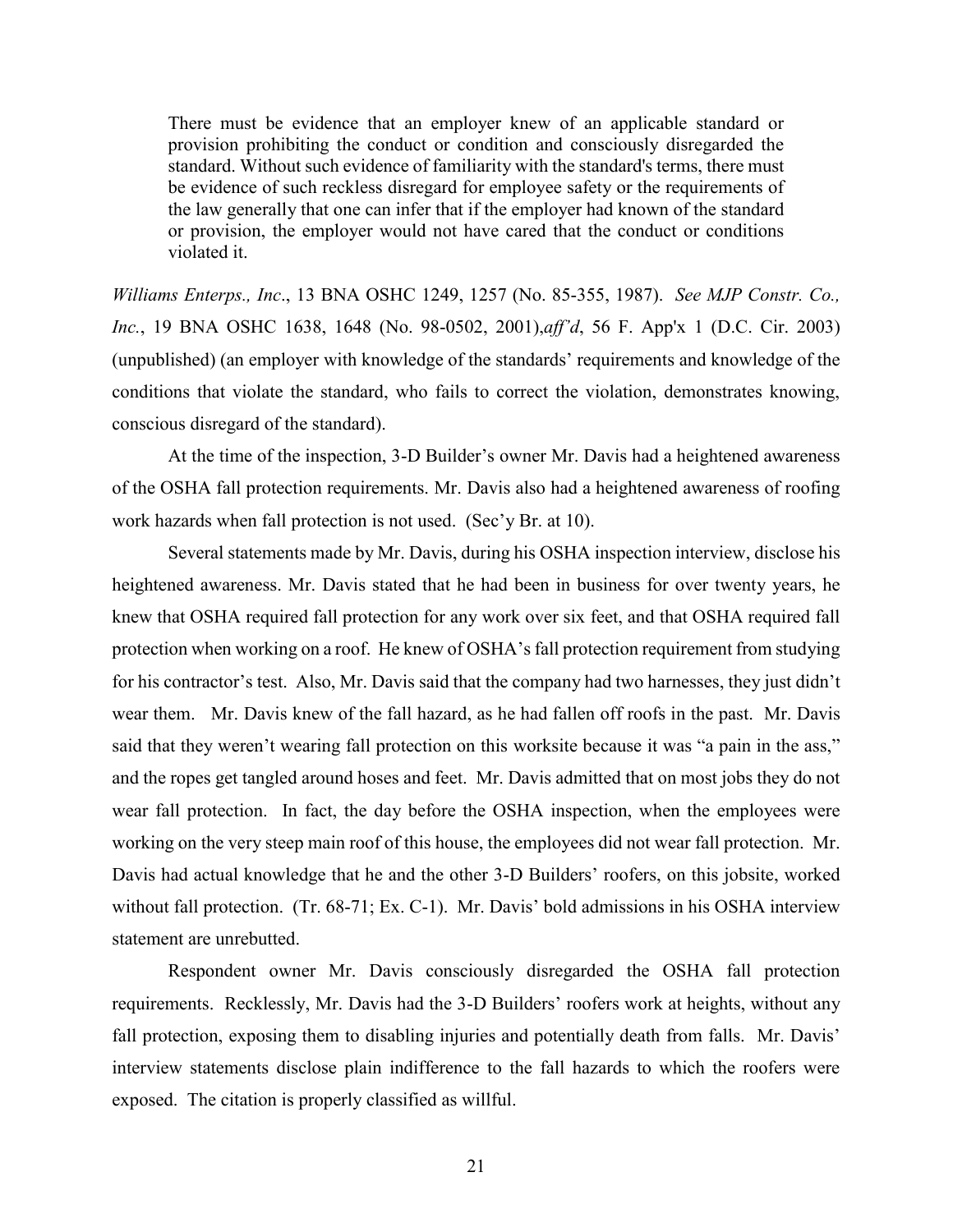# *Penalty*

 $\overline{a}$ 

The Secretary contends that the willful fall protection violation warrants a finding of high severity and greater probability. (Tr. 76; Sec'y Br. at 11). The CO determined the severity of the fall protection violation to be high based on the fall risk from ten feet to the ground from the front porch roof and the fall risk from approximately twenty feet to the ground from the main roof. A fall injury from those heights could result in permanent disability or death. (Tr. 65, 72).

At the hearing and in its post-hearing brief, the Secretary contends that this violation warrants a finding of greater probability. <sup>40</sup> The record evidence establishes that there were four employees on the roof, they had been on this roofing worksite for two and a half days at the time of the inspection, there was no fall protection system used, and the work task the CO observed of employees using a scraper to remove the shingles, potentially could have resulted in an employee losing his balance and falling. When using the scraper to remove the shingles, the workers leaned forward toward the back-roof edge and exerted bodily force. (Tr. 64-68, 71-72, 80; Ex. C-8). Further, the presence of air hoses on the roof increased the probability of an employee tripping on an air hose and falling to the ground. (Tr. 68). The roofers worked for approximately six hours on the inspection day.<sup>41</sup> Mr. Davis admitted that the workers had not used fall protection, on the day before the inspection, when working on the very steep main roof.<sup>42</sup> The record establishes that employees were exposed to a fall hazard for approximately two days. (Tr. 71; Exs. C-1; C-4).

The gravity-based penalty for a willful violation of high severity and greater probability would be calculated as \$ 70,000. 3-D Builders has no OSHA history. OSHA did not consider a good faith penalty reduction, as the citation classification is willful. 3-D Builders is a small employer, with fewer than ten employees; therefore, the Secretary proposed an eighty percent size reduction regarding the willful violation penalty. Therefore, at the hearing and in its post hearing

<sup>&</sup>lt;sup>40</sup> Initially, at the time the citation issued, the CO determined the probability to be lesser. Therefore, as issued, the proposed penalty for the willful violation was \$11,000. (Tr. 65, 76).

 $41$  On Wednesday, the day of the OSHA inspection, the employees started work at approximately 7:00 a.m. and came down from the roof at approximately  $12:45 - 1:00$  p.m. (Tr. 65; Ex. C-1).

<sup>&</sup>lt;sup>42</sup> "We didn't wear fall protection for that roof either." (Tr. 45; Ex. C-1). I find that Mr. Davis' use of the pronoun "we," during his statement to the CO, reveals that on Tuesday more than one employee worked on the main roof without fall protection.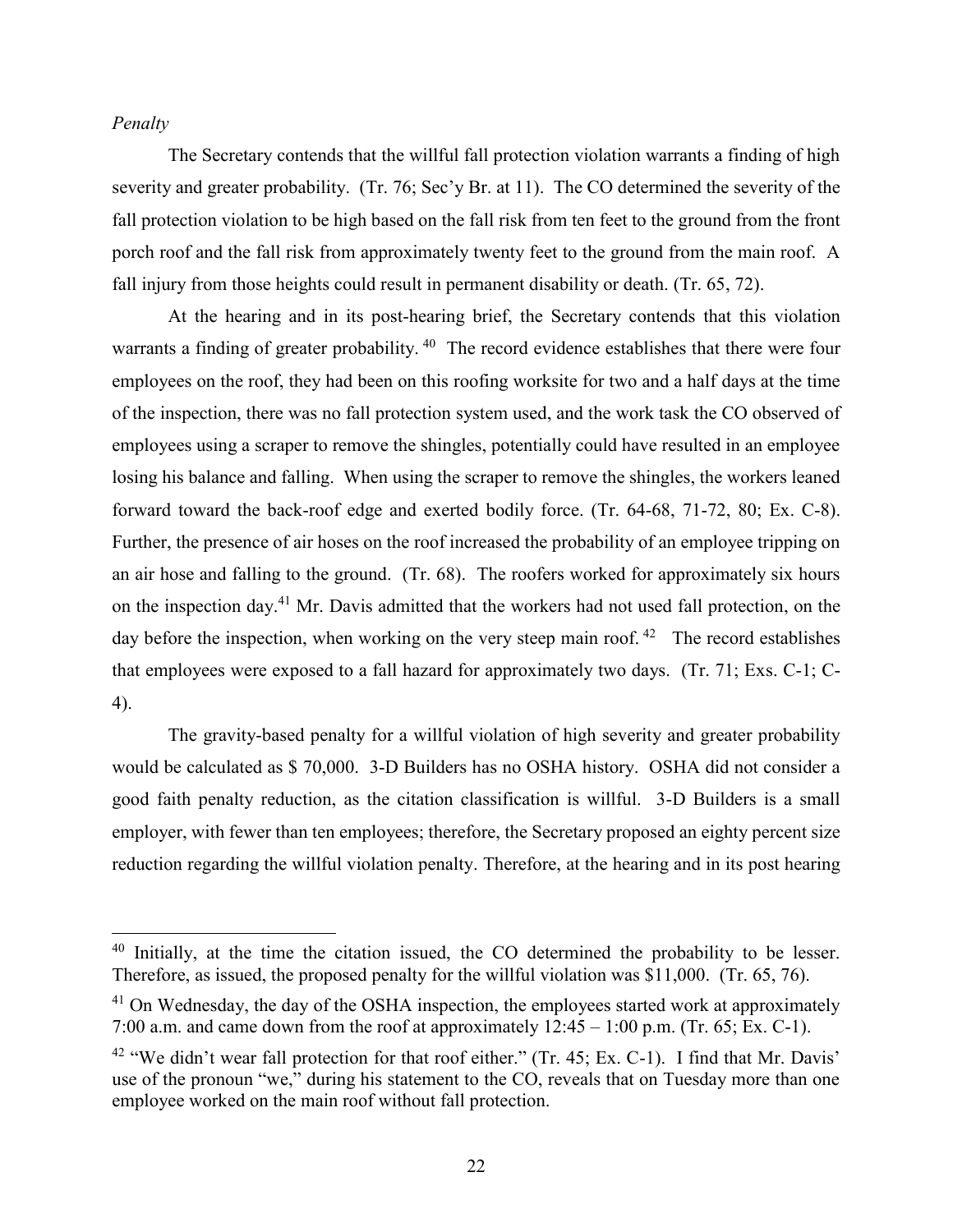brief, the Secretary proposed a penalty of \$14,000 for this willful citation item. (Tr. 72-73, 76; Sec'y Br. at 11). I agree.

Therefore, a *penalty of \$ 14,000 is assessed for the willful violation of § 1926.501(b)(13) set forth in citation 2, item 1.*

# *FINDINGS OF FACT AND CONCLUSIONS OF LAW*

The forgoing decision constitutes the findings of fact and conclusions of law in accordance with Rule 52(a) of the Federal Rules of Civil Procedure.

#### *ORDER*

Based on the foregoing decision, it is hereby ORDERED:

Item 1(a) of Citation No. 1, alleging a serious violation of 29 C.F.R. § 1926.1053(b)(1) is

AFFIRMED, and a penalty of \$ 2,000 is assessed.

Item 1(b) of Citation No. 1, alleging a serious violation of 29 C.F.R. § 1926.1060(a) is VACATED; the request to withdraw this citation item is approved.

Item 1 of Citation No. 2, alleging a willful violation of 29 C.F.R. § 1926.501(b)(13) is AFFIRMED, and a penalty of \$14,000 is assessed.

/s/

Carol A. Baumerich Judge, OSHRC

Dated: February 23, 2018